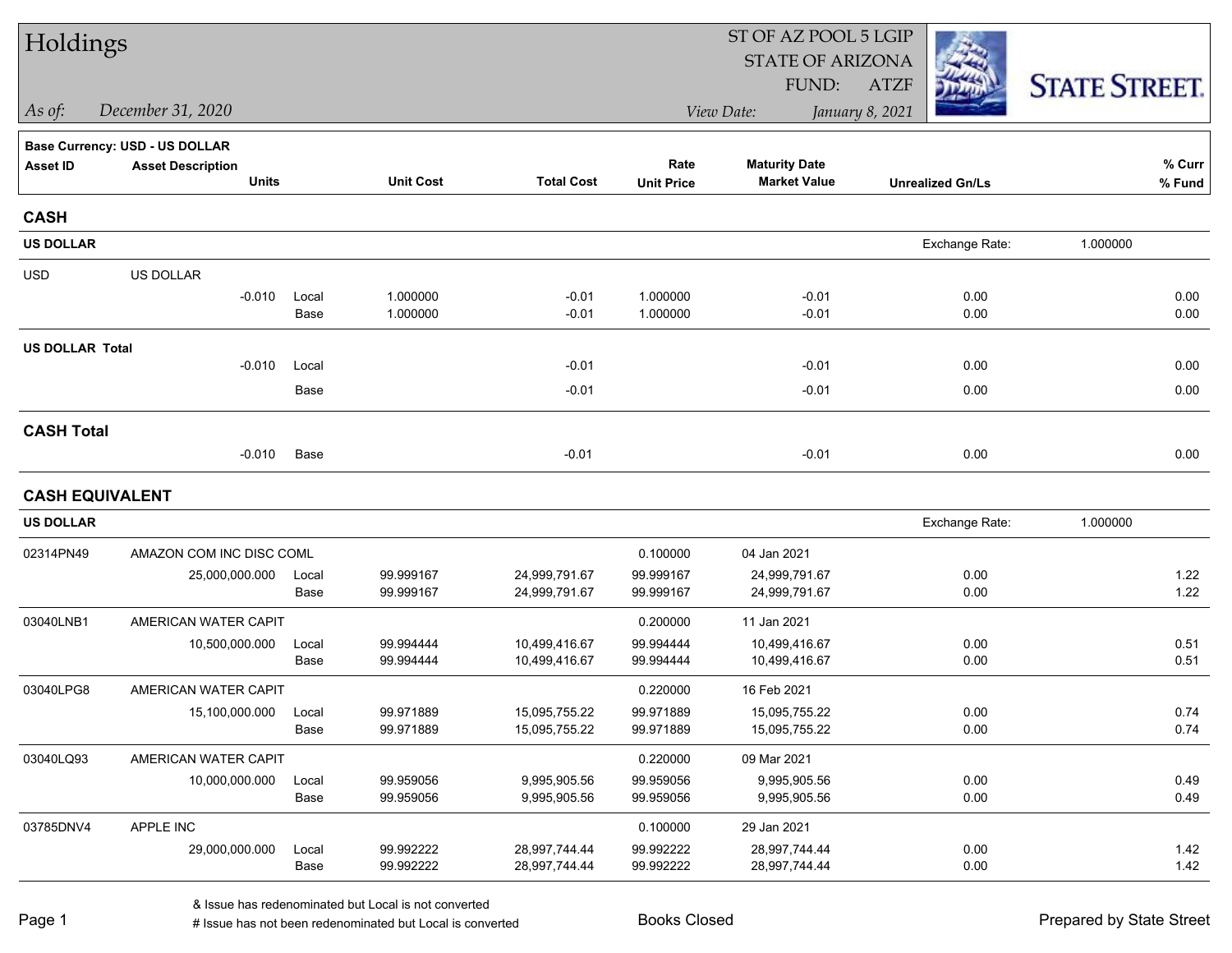| Holdings        |                                          |       |                  |                   |                           | SI OF AZ POOL 5 LGIP<br><b>STATE OF ARIZONA</b><br>FUND: | <b>ATZF</b>             | <b>STATE STREET.</b> |  |  |
|-----------------|------------------------------------------|-------|------------------|-------------------|---------------------------|----------------------------------------------------------|-------------------------|----------------------|--|--|
| As of:          | December 31, 2020                        |       |                  |                   |                           | View Date:                                               | January 8, 2021         |                      |  |  |
|                 | <b>Base Currency: USD - US DOLLAR</b>    |       |                  |                   |                           |                                                          |                         |                      |  |  |
| <b>Asset ID</b> | <b>Asset Description</b><br><b>Units</b> |       | <b>Unit Cost</b> | <b>Total Cost</b> | Rate<br><b>Unit Price</b> | <b>Maturity Date</b><br><b>Market Value</b>              | <b>Unrealized Gn/Ls</b> | % Curr<br>% Fund     |  |  |
| 03785DPG5       | <b>APPLE INC</b>                         |       |                  |                   | 0.100000                  | 16 Feb 2021                                              |                         |                      |  |  |
|                 | 25,000,000.000                           | Local | 99.987222        | 24,996,805.55     | 99.987222                 | 24,996,805.55                                            | 0.00                    | 1.22                 |  |  |
|                 |                                          | Base  | 99.987222        | 24,996,805.55     | 99.987222                 | 24,996,805.55                                            | 0.00                    | 1.22                 |  |  |
| 04821TNB7       | <b>ATLANTIC ASSET SECUR</b>              |       |                  |                   | 0.190000                  | 11 Jan 2021                                              |                         |                      |  |  |
|                 | 10,000,000.000                           | Local | 99.994722        | 9,999,472.22      | 99.994722                 | 9,999,472.22                                             | 0.00                    | 0.49                 |  |  |
|                 |                                          | Base  | 99.994722        | 9,999,472.22      | 99.994722                 | 9,999,472.22                                             | 0.00                    | 0.49                 |  |  |
| 04821TNU5       | <b>ATLANTIC ASSET SECUR</b>              |       |                  |                   | 0.170000                  | 28 Jan 2021                                              |                         |                      |  |  |
|                 | 10,000,000.000                           | Local | 99.987250        | 9,998,725.00      | 99.987250                 | 9,998,725.00                                             | 0.00                    | 0.49                 |  |  |
|                 |                                          | Base  | 99.987250        | 9,998,725.00      | 99.987250                 | 9,998,725.00                                             | 0.00                    | 0.49                 |  |  |
| 04821TNU5       | <b>ATLANTIC ASSET SECUR</b>              |       |                  |                   | 0.190000                  | 28 Jan 2021                                              |                         |                      |  |  |
|                 | 10,000,000.000                           | Local | 99.985750        | 9,998,575.00      | 99.985750                 | 9,998,575.00                                             | 0.00                    | 0.49                 |  |  |
|                 |                                          | Base  | 99.985750        | 9,998,575.00      | 99.985750                 | 9,998,575.00                                             | 0.00                    | 0.49                 |  |  |
| 04821TPR0       | ATLANTIC ASSET SECUR                     |       |                  |                   | 0.210000                  | 25 Feb 2021                                              |                         |                      |  |  |
|                 | 10,000,000.000                           | Local | 99.967917        | 9,996,791.66      | 99.967917                 | 9,996,791.66                                             | 0.00                    | 0.49                 |  |  |
|                 |                                          | Base  | 99.967917        | 9,996,791.66      | 99.967917                 | 9,996,791.66                                             | 0.00                    | 0.49                 |  |  |
| 06367BTB5       | <b>BANK OF MONTREAL-</b>                 |       |                  |                   | 0.140000                  | 04 Jan 2021                                              |                         |                      |  |  |
|                 | 20,000,000.000                           | Local | 100.000000       | 20,000,000.00     | 100.000000                | 20,000,000.00                                            | 0.00                    | 0.98                 |  |  |
|                 |                                          | Base  | 100.000000       | 20,000,000.00     | 100.000000                | 20,000,000.00                                            | 0.00                    | 0.98                 |  |  |
| 06367C3D7       | <b>BANK OF MONTREAL-</b>                 |       |                  |                   | 0.200000                  | 17 Feb 2021                                              |                         |                      |  |  |
|                 | 25,000,000.000                           | Local | 100.000000       | 25,000,000.00     | 100.000000                | 25,000,000.00                                            | 0.00                    | 1.22                 |  |  |
|                 |                                          | Base  | 100.000000       | 25,000,000.00     | 100.000000                | 25,000,000.00                                            | 0.00                    | 1.22                 |  |  |
| 06367JNB4       | <b>BANK OF MONTREAL-</b>                 |       |                  |                   | 0.200000                  | 11 Jan 2021                                              |                         |                      |  |  |
|                 | 10,000,000.000                           | Local | 99.994444        | 9,999,444.44      | 99.994444                 | 9,999,444.44                                             | 0.00                    | 0.49                 |  |  |
|                 |                                          | Base  | 99.994444        | 9,999,444.44      | 99.994444                 | 9,999,444.44                                             | 0.00                    | 0.49                 |  |  |
| 06417JNS7       | <b>BANK OF NOVA SCOTIA/THE</b>           |       |                  |                   | 0.200000                  | 26 Jan 2021                                              |                         |                      |  |  |
|                 | 25,000,000.000                           | Local | 99.986111        | 24,996,527.78     | 99.986111                 | 24,996,527.78                                            | 0.00                    | 1.22                 |  |  |
|                 |                                          | Base  | 99.986111        | 24,996,527.78     | 99.986111                 | 24,996,527.78                                            | 0.00                    | 1.22                 |  |  |
| 07010JPA3       | <b>BASIN ELEC PWR COOP</b>               |       |                  |                   | 0.150000                  | 10 Feb 2021                                              |                         |                      |  |  |
|                 | 10,000,000.000                           | Local | 99.983333        | 9,998,333.29      | 99.983333                 | 9,998,333.29                                             | 0.00                    | 0.49                 |  |  |
|                 |                                          | Base  | 99.983333        | 9,998,333.29      | 99.983333                 | 9,998,333.29                                             | 0.00                    | 0.49                 |  |  |

 $\overline{\text{S}}$  of  $\overline{\text{S}}$   $\overline{\text{S}}$   $\overline{\text{S}}$   $\overline{\text{S}}$   $\overline{\text{S}}$   $\overline{\text{S}}$   $\overline{\text{S}}$   $\overline{\text{S}}$   $\overline{\text{S}}$   $\overline{\text{S}}$   $\overline{\text{S}}$   $\overline{\text{S}}$   $\overline{\text{S}}$   $\overline{\text{S}}$   $\overline{\text{S}}$   $\overline{\text{S}}$   $\overline{\text{S}}$   $\overline{\text{S}}$   $\overline{\text{S}}$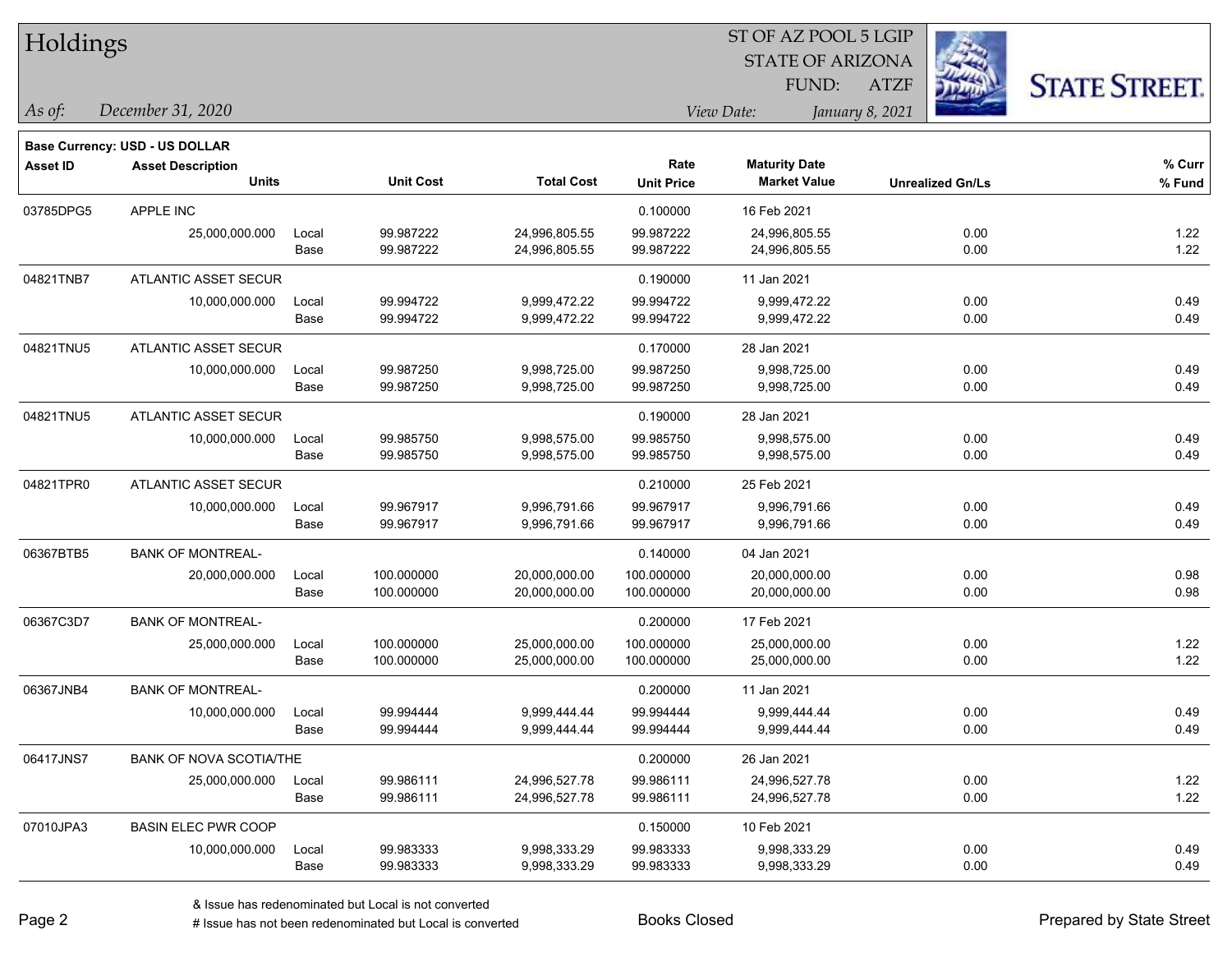| Holdings        |                                          |               |                        |                                |                           |                                             |                         |              |                      |
|-----------------|------------------------------------------|---------------|------------------------|--------------------------------|---------------------------|---------------------------------------------|-------------------------|--------------|----------------------|
|                 |                                          |               |                        |                                |                           | <b>STATE OF ARIZONA</b>                     |                         |              |                      |
|                 |                                          |               |                        |                                |                           | FUND:                                       | <b>ATZF</b>             |              | <b>STATE STREET.</b> |
| As of:          | December 31, 2020                        |               |                        |                                |                           | View Date:                                  | January 8, 2021         |              |                      |
|                 |                                          |               |                        |                                |                           |                                             |                         |              |                      |
|                 | <b>Base Currency: USD - US DOLLAR</b>    |               |                        |                                |                           |                                             |                         |              |                      |
| <b>Asset ID</b> | <b>Asset Description</b><br><b>Units</b> |               | <b>Unit Cost</b>       | <b>Total Cost</b>              | Rate<br><b>Unit Price</b> | <b>Maturity Date</b><br><b>Market Value</b> | <b>Unrealized Gn/Ls</b> |              | % Curr<br>% Fund     |
|                 |                                          |               |                        |                                |                           |                                             |                         |              |                      |
| 07010JPC9       | <b>BASIN ELEC PWR COOP</b>               |               |                        |                                | 0.150000                  | 12 Feb 2021                                 |                         |              |                      |
|                 | 15,000,000.000                           | Local<br>Base | 99.982499<br>99.982499 | 14,997,374.91<br>14,997,374.91 | 99.982499<br>99.982499    | 14,997,374.91<br>14,997,374.91              |                         | 0.00<br>0.00 | 0.73<br>0.73         |
|                 |                                          |               |                        |                                |                           |                                             |                         |              |                      |
| 07010JPG0       | <b>BASIN ELEC PWR COOP</b>               |               |                        |                                | 0.180000                  | 16 Feb 2021                                 |                         |              |                      |
|                 | 15,000,000.000                           | Local<br>Base | 99.977000<br>99.977000 | 14,996,550.00<br>14,996,550.00 | 99.977000<br>99.977000    | 14,996,550.00<br>14,996,550.00              |                         | 0.00<br>0.00 | 0.73<br>0.73         |
|                 |                                          |               |                        |                                |                           |                                             |                         |              |                      |
| 07644AQ15       | BEDFORD ROW FDG CORP                     |               |                        |                                | 0.180000                  | 01 Mar 2021                                 |                         |              |                      |
|                 | 15,000,000.000                           | Local         | 99.970500              | 14,995,575.00                  | 99.970500                 | 14,995,575.00                               |                         | 0.00         | 0.73                 |
|                 |                                          | Base          | 99.970500              | 14,995,575.00                  | 99.970500                 | 14,995,575.00                               |                         | 0.00         | 0.73                 |
| 07644AQ98       | BEDFORD ROW FDG CORP                     |               |                        |                                | 0.220000                  | 09 Mar 2021                                 |                         |              |                      |
|                 | 5,000,000.000                            | Local         | 99.959056              | 4,997,952.78                   | 99.959056                 | 4,997,952.78                                |                         | 0.00         | 0.24                 |
|                 |                                          | Base          | 99.959056              | 4,997,952.78                   | 99.959056                 | 4,997,952.78                                |                         | 0.00         | 0.24                 |
| 07644AQW7       | BEDFORD ROW FDG CORP                     |               |                        |                                | 0.230000                  | 30 Mar 2021                                 |                         |              |                      |
|                 | 10,000,000.000                           | Local         | 99.943778              | 9,994,377.78                   | 99.943778                 | 9,994,377.78                                |                         | 0.00         | 0.49                 |
|                 |                                          | Base          | 99.943778              | 9,994,377.78                   | 99.943778                 | 9,994,377.78                                |                         | 0.00         | 0.49                 |
| 07645RCS3       | BEDFORD ROW FDG CORP                     |               |                        |                                | 0.288630                  | 20 Sep 2021                                 |                         |              |                      |
|                 | 10,000,000.000                           | Local         | 100.000000             | 10,000,000.00                  | 100.000000                | 10,000,000.00                               |                         | 0.00         | 0.49                 |
|                 |                                          | Base          | 100.000000             | 10,000,000.00                  | 100.000000                | 10,000,000.00                               |                         | 0.00         | 0.49                 |
| 15060XN57       | CEDAR SPRING CPTL CO                     |               |                        |                                | 0.190000                  | 05 Jan 2021                                 |                         |              |                      |
|                 | 5,020,000.000                            | Local         | 99.997889              | 5,019,894.02                   | 99.997889                 | 5,019,894.02                                |                         | 0.00         | 0.25                 |
|                 |                                          | Base          | 99.997889              | 5,019,894.02                   | 99.997889                 | 5,019,894.02                                |                         | 0.00         | 0.25                 |
| 15060XNN8       | CEDAR SPRING CPTL CO                     |               |                        |                                | 0.220000                  | 22 Jan 2021                                 |                         |              |                      |
|                 | 10,000,000.000                           | Local         | 99.987167              | 9,998,716.67                   | 99.987167                 | 9,998,716.67                                |                         | 0.00         | 0.49                 |
|                 |                                          | Base          | 99.987167              | 9,998,716.67                   | 99.987167                 | 9,998,716.67                                |                         | 0.00         | 0.49                 |
| 15060XQ39       | CEDAR SPRING CPTL CO                     |               |                        |                                | 0.220000                  | 03 Mar 2021                                 |                         |              |                      |
|                 | 15,000,000.000                           | Local         | 99.962722              | 14,994,408.34                  | 99.962722                 | 14,994,408.34                               |                         | 0.00         | 0.73                 |
|                 |                                          | Base          | 99.962722              | 14,994,408.34                  | 99.962722                 | 14,994,408.34                               |                         | 0.00         | 0.73                 |
| 15060XQF2       | CEDAR SPRING CPTL CO                     |               |                        |                                | 0.250000                  | 15 Mar 2021                                 |                         |              |                      |
|                 | 10,000,000.000                           | Local         | 99.949306              | 9,994,930.55                   | 99.949306                 | 9,994,930.55                                |                         | 0.00         | 0.49                 |
|                 |                                          | Base          | 99.949306              | 9,994,930.55                   | 99.949306                 | 9,994,930.55                                |                         | 0.00         | 0.49                 |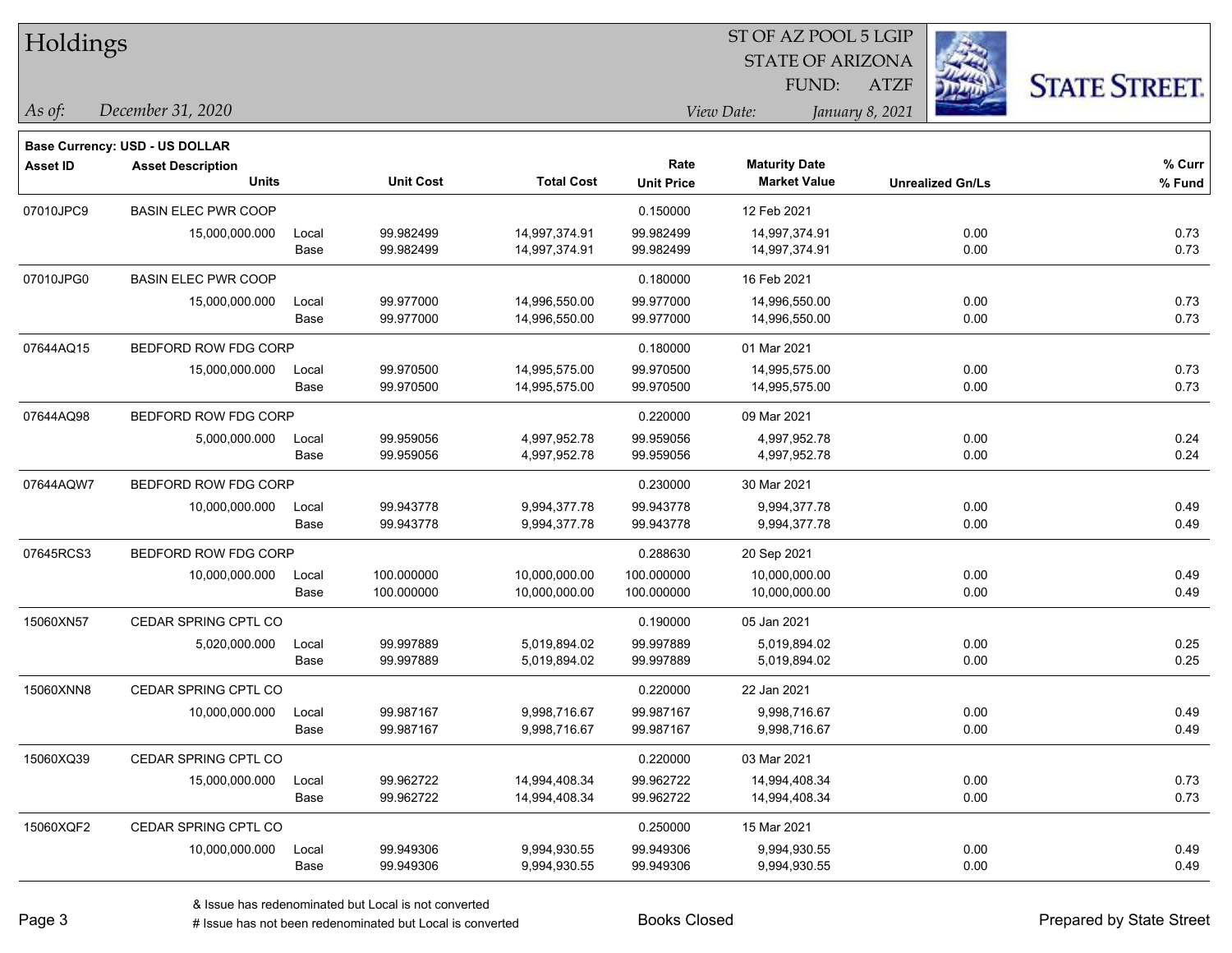| Holdings        |                                          |               |                        |                              |                           | ST OF AZ POOL 5 LGIP                        |                 |                         |                      |  |
|-----------------|------------------------------------------|---------------|------------------------|------------------------------|---------------------------|---------------------------------------------|-----------------|-------------------------|----------------------|--|
|                 |                                          |               |                        |                              |                           | <b>STATE OF ARIZONA</b>                     |                 |                         |                      |  |
|                 |                                          |               |                        |                              |                           | FUND:                                       | <b>ATZF</b>     |                         | <b>STATE STREET.</b> |  |
| As of:          | December 31, 2020                        |               |                        |                              |                           | View Date:                                  | January 8, 2021 |                         |                      |  |
|                 |                                          |               |                        |                              |                           |                                             |                 |                         |                      |  |
|                 | <b>Base Currency: USD - US DOLLAR</b>    |               |                        |                              |                           |                                             |                 |                         |                      |  |
| <b>Asset ID</b> | <b>Asset Description</b><br><b>Units</b> |               | <b>Unit Cost</b>       | <b>Total Cost</b>            | Rate<br><b>Unit Price</b> | <b>Maturity Date</b><br><b>Market Value</b> |                 | <b>Unrealized Gn/Ls</b> | % Curr<br>% Fund     |  |
|                 |                                          |               |                        |                              |                           |                                             |                 |                         |                      |  |
| 15963TNN5       | <b>CHARIOT FNDG LLC</b>                  |               |                        |                              | 0.200000                  | 22 Jan 2021                                 |                 |                         |                      |  |
|                 | 10,000,000.000                           | Local<br>Base | 99.988333<br>99.988333 | 9,998,833.33<br>9,998,833.33 | 99.988333<br>99.988333    | 9,998,833.33<br>9,998,833.33                |                 | 0.00<br>0.00            | 0.49<br>0.49         |  |
|                 |                                          |               |                        |                              |                           |                                             |                 |                         |                      |  |
| 15963TP11       | CHARIOT FNDG LLC                         |               |                        |                              | 0.180000                  | 01 Feb 2021                                 |                 |                         |                      |  |
|                 | 10,000,000.000                           | Local         | 99.984500<br>99.984500 | 9,998,450.00                 | 99.984500<br>99.984500    | 9,998,450.00<br>9,998,450.00                |                 | 0.00<br>0.00            | 0.49<br>0.49         |  |
|                 |                                          | Base          |                        | 9,998,450.00                 |                           |                                             |                 |                         |                      |  |
| 15963TPA1       | <b>CHARIOT FNDG LLC</b>                  |               |                        |                              | 0.210000                  | 10 Feb 2021                                 |                 |                         |                      |  |
|                 | 15,000,000.000                           | Local         | 99.976667              | 14,996,500.00                | 99.976667                 | 14,996,500.00                               |                 | 0.00                    | 0.73                 |  |
|                 |                                          | Base          | 99.976667              | 14,996,500.00                | 99.976667                 | 14,996,500.00                               |                 | 0.00                    | 0.73                 |  |
| 15963TQJ1       | <b>CHARIOT FNDG LLC</b>                  |               |                        |                              | 0.240000                  | 18 Mar 2021                                 |                 |                         |                      |  |
|                 | 15,000,000.000                           | Local         | 99.949333              | 14,992,400.00                | 99.949333                 | 14,992,400.00                               |                 | 0.00                    | 0.73                 |  |
|                 |                                          | Base          | 99.949333              | 14,992,400.00                | 99.949333                 | 14,992,400.00                               |                 | 0.00                    | 0.73                 |  |
| 16677JPN0       | CHEVRON CORP                             |               |                        |                              | 0.130000                  | 22 Feb 2021                                 |                 |                         |                      |  |
|                 | 10,000,000.000                           | Local         | 99.981222              | 9,998,122.22                 | 99.981222                 | 9,998,122.22                                |                 | 0.00                    | 0.49                 |  |
|                 |                                          | Base          | 99.981222              | 9,998,122.22                 | 99.981222                 | 9,998,122.22                                |                 | 0.00                    | 0.49                 |  |
| 16677JQS8       | <b>CHEVRON CORP</b>                      |               |                        |                              | 0.160000                  | 26 Mar 2021                                 |                 |                         |                      |  |
|                 | 25,000,000.000                           | Local         | 99.962667              | 24,990,666.67                | 99.962667                 | 24,990,666.67                               |                 | 0.00                    | 1.22                 |  |
|                 |                                          | Base          | 99.962667              | 24,990,666.67                | 99.962667                 | 24,990,666.67                               |                 | 0.00                    | 1.22                 |  |
| 16677JQV1       | CHEVRON CORP                             |               |                        |                              | 0.140000                  | 29 Mar 2021                                 |                 |                         |                      |  |
|                 | 15,000,000.000                           | Local         | 99.966167              | 14,994,925.00                | 99.966167                 | 14,994,925.00                               |                 | 0.00                    | 0.73                 |  |
|                 |                                          | Base          | 99.966167              | 14,994,925.00                | 99.966167                 | 14,994,925.00                               |                 | 0.00                    | 0.73                 |  |
| 16677JSB3       | CHEVRON CORP                             |               |                        |                              | 0.160000                  | 11 May 2021                                 |                 |                         |                      |  |
|                 | 4,000,000.000                            | Local         | 99.942222              | 3,997,688.89                 | 99.942222                 | 3,997,688.89                                |                 | 0.00                    | 0.20                 |  |
|                 |                                          | Base          | 99.942222              | 3,997,688.89                 | 99.942222                 | 3,997,688.89                                |                 | 0.00                    | 0.20                 |  |
| 19121ANK3       | COCA-COLA COMPANY                        |               |                        |                              | 0.100000                  | 19 Jan 2021                                 |                 |                         |                      |  |
|                 | 20,000,000.000                           | Local         | 99.995000              | 19,999,000.00                | 99.995000                 | 19,999,000.00                               |                 | 0.00                    | 0.98                 |  |
|                 |                                          | Base          | 99.995000              | 19,999,000.00                | 99.995000                 | 19,999,000.00                               |                 | 0.00                    | 0.98                 |  |
| 19121AP13       | COCA-COLA COMPANY                        |               |                        |                              | 1.070000                  | 01 Feb 2021                                 |                 |                         |                      |  |
|                 | 5,000,000.000                            | Local         | 99.907861              | 4,995,393.05                 | 99.907861                 | 4,995,393.05                                |                 | 0.00                    | 0.24                 |  |
|                 |                                          | Base          | 99.907861              | 4,995,393.05                 | 99.907861                 | 4,995,393.05                                |                 | 0.00                    | 0.24                 |  |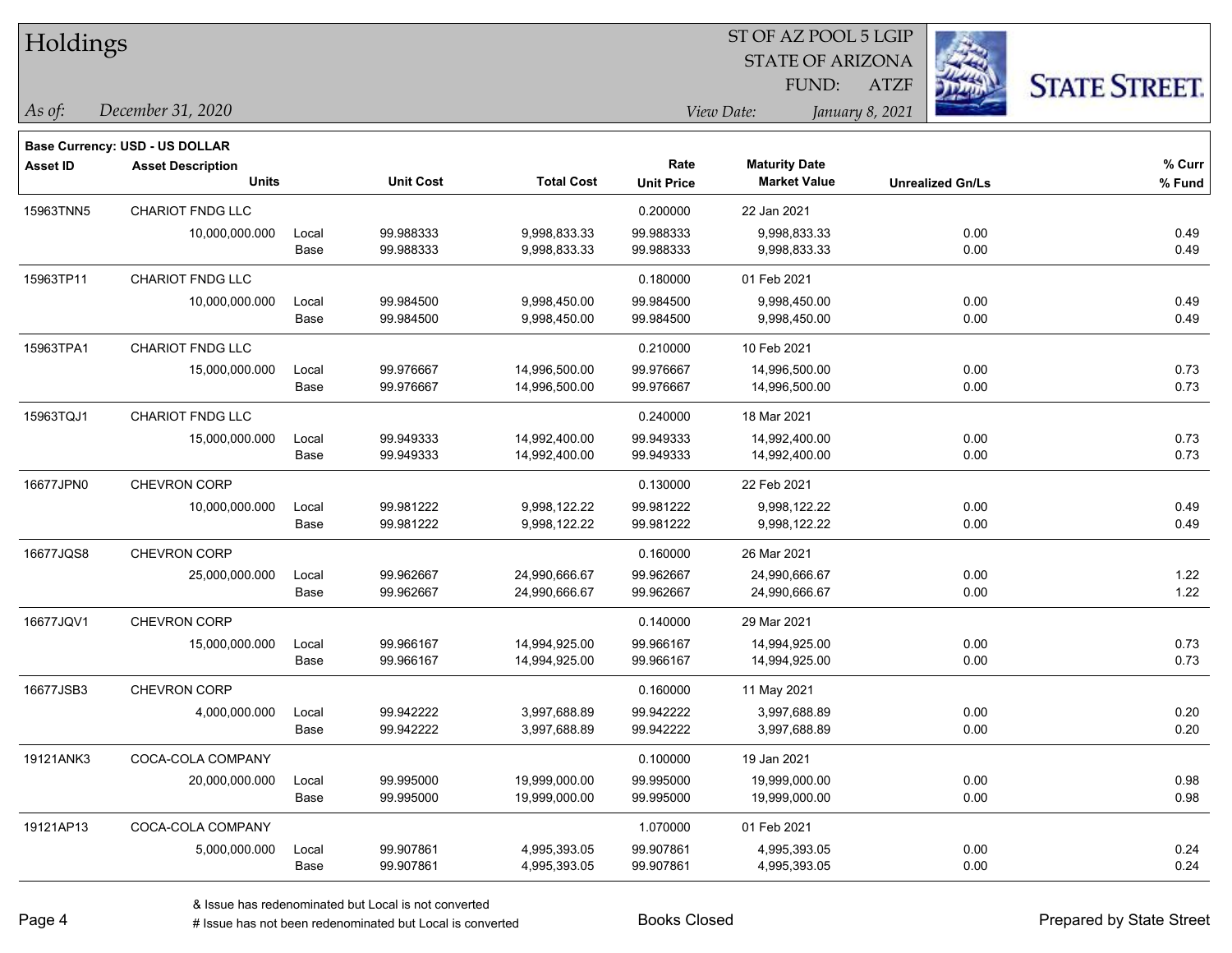| Holdings        |                                          |               |                        |                                |                           | ST OF AZ POOL 5 LGIP                        |                 |                         |                      |
|-----------------|------------------------------------------|---------------|------------------------|--------------------------------|---------------------------|---------------------------------------------|-----------------|-------------------------|----------------------|
|                 |                                          |               |                        |                                |                           | <b>STATE OF ARIZONA</b>                     |                 |                         |                      |
|                 |                                          |               |                        |                                |                           | FUND:                                       | <b>ATZF</b>     |                         | <b>STATE STREET.</b> |
| As of:          | December 31, 2020                        |               |                        |                                | View Date:                |                                             | January 8, 2021 |                         |                      |
|                 |                                          |               |                        |                                |                           |                                             |                 |                         |                      |
|                 | <b>Base Currency: USD - US DOLLAR</b>    |               |                        |                                |                           |                                             |                 |                         |                      |
| <b>Asset ID</b> | <b>Asset Description</b><br><b>Units</b> |               | <b>Unit Cost</b>       | <b>Total Cost</b>              | Rate<br><b>Unit Price</b> | <b>Maturity Date</b><br><b>Market Value</b> |                 | <b>Unrealized Gn/Ls</b> | $%$ Curr<br>% Fund   |
|                 |                                          |               |                        |                                |                           |                                             |                 |                         |                      |
| 19121AQ53       | COCA-COLA COMPANY                        |               |                        |                                | 0.110000                  | 05 Mar 2021                                 |                 |                         |                      |
|                 | 25,000,000.000                           | Local<br>Base | 99.980750<br>99.980750 | 24,995,187.50<br>24,995,187.50 | 99.980750<br>99.980750    | 24,995,187.50<br>24,995,187.50              |                 | 0.00<br>0.00            | 1.22<br>1.22         |
|                 |                                          |               |                        |                                |                           |                                             |                 |                         |                      |
| 2063C0NK4       | CONCORD MIN CPTL CO                      |               |                        |                                | 0.210000                  | 19 Jan 2021                                 |                 |                         |                      |
|                 | 15,000,000.000                           | Local         | 99.989500              | 14,998,425.00                  | 99.989500                 | 14,998,425.00                               |                 | 0.00                    | 0.73<br>0.73         |
|                 |                                          | Base          | 99.989500              | 14,998,425.00                  | 99.989500                 | 14,998,425.00                               |                 | 0.00                    |                      |
| 2063C0P14       | CONCORD MIN CPTL CO                      |               |                        |                                | 0.230000                  | 01 Feb 2021                                 |                 |                         |                      |
|                 | 15,000,000.000                           | Local         | 99.980194              | 14,997,029.17                  | 99.980194                 | 14,997,029.17                               |                 | 0.00                    | 0.73                 |
|                 |                                          | Base          | 99.980194              | 14,997,029.17                  | 99.980194                 | 14,997,029.17                               |                 | 0.00                    | 0.73                 |
| 2063C0P89       | CONCORD MIN CPTL CO                      |               |                        |                                | 0.240000                  | 08 Feb 2021                                 |                 |                         |                      |
|                 | 15,000,000.000                           | Local         | 99.974667              | 14,996,200.00                  | 99.974667                 | 14,996,200.00                               |                 | 0.00                    | 0.73                 |
|                 |                                          | Base          | 99.974667              | 14,996,200.00                  | 99.974667                 | 14,996,200.00                               |                 | 0.00                    | 0.73                 |
| 2284K0NK7       | CROWN POINT CAP CO.                      |               |                        |                                | 0.200000                  | 19 Jan 2021                                 |                 |                         |                      |
|                 | 2,500,000.000                            | Local         | 99.990000              | 2,499,750.00                   | 99.990000                 | 2,499,750.00                                |                 | 0.00                    | 0.12                 |
|                 |                                          | Base          | 99.990000              | 2,499,750.00                   | 99.990000                 | 2,499,750.00                                |                 | 0.00                    | 0.12                 |
| 30229AT17       | <b>EXXON MOBIL CORP</b>                  |               |                        |                                | 0.190000                  | 01 Jun 2021                                 |                 |                         |                      |
|                 | 15,000,000.000                           | Local         | 99.920306              | 14,988,045.83                  | 99.920306                 | 14,988,045.83                               |                 | 0.00                    | 0.73                 |
|                 |                                          | Base          | 99.920306              | 14,988,045.83                  | 99.920306                 | 14,988,045.83                               |                 | 0.00                    | 0.73                 |
| 30229ATW9       | <b>EXXON MOBIL CORP</b>                  |               |                        |                                | 0.190000                  | 30 Jun 2021                                 |                 |                         |                      |
|                 | 10,000,000.000                           | Local         | 99.905000              | 9,990,500.00                   | 99.905000                 | 9,990,500.00                                |                 | 0.00                    | 0.49                 |
|                 |                                          | Base          | 99.905000              | 9,990,500.00                   | 99.905000                 | 9,990,500.00                                |                 | 0.00                    | 0.49                 |
| 30229AUW7       | <b>EXXON MOBIL CORP</b>                  |               |                        |                                | 0.220000                  | 30 Jul 2021                                 |                 |                         |                      |
|                 | 15,000,000.000                           | Local         | 99.871667              | 14,980,750.00                  | 99.871667                 | 14,980,750.00                               |                 | 0.00                    | 0.73                 |
|                 |                                          | Base          | 99.871667              | 14,980,750.00                  | 99.871667                 | 14,980,750.00                               |                 | 0.00                    | 0.73                 |
| 30229AVT3       | <b>EXXON MOBIL CORP</b>                  |               |                        |                                | 0.210000                  | 27 Aug 2021                                 |                 |                         |                      |
|                 | 10,000,000.000                           | Local         | 99.861167              | 9,986,116.66                   | 99.861167                 | 9,986,116.66                                |                 | 0.00                    | 0.49                 |
|                 |                                          | Base          | 99.861167              | 9,986,116.66                   | 99.861167                 | 9,986,116.66                                |                 | 0.00                    | 0.49                 |
| 30601VPH8       | <b>FAIRWAY FINANCE CORP</b>              |               |                        |                                | 0.210000                  | 17 Feb 2021                                 |                 |                         |                      |
|                 | 1,620,000.000                            | Local         | 99.972583              | 1,619,555.85                   | 99.972583                 | 1,619,555.85                                |                 | 0.00                    | 0.08                 |
|                 |                                          | Base          | 99.972583              | 1,619,555.85                   | 99.972583                 | 1,619,555.85                                |                 | 0.00                    | 0.08                 |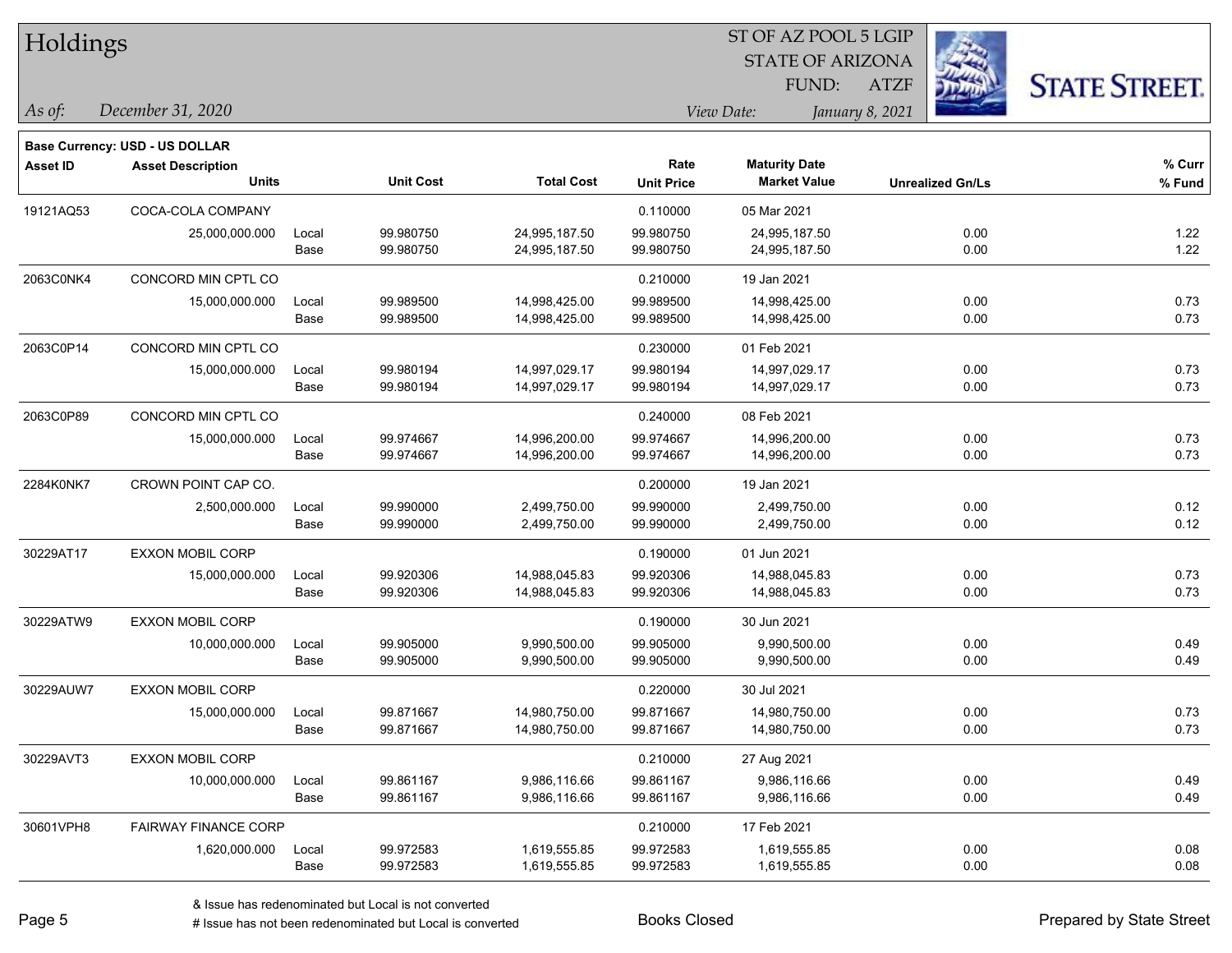| Holdings        |                                       |       |                  |                   |                   |                         |                         |                      |
|-----------------|---------------------------------------|-------|------------------|-------------------|-------------------|-------------------------|-------------------------|----------------------|
|                 |                                       |       |                  |                   |                   | <b>STATE OF ARIZONA</b> | Ż.                      |                      |
|                 |                                       |       |                  |                   |                   | FUND:                   | <b>ATZF</b>             | <b>STATE STREET.</b> |
| As of:          | December 31, 2020                     |       |                  |                   |                   | View Date:              | January 8, 2021         |                      |
|                 | <b>Base Currency: USD - US DOLLAR</b> |       |                  |                   |                   |                         |                         |                      |
| <b>Asset ID</b> | <b>Asset Description</b>              |       |                  |                   | Rate              | <b>Maturity Date</b>    |                         | $%$ Curr             |
|                 | <b>Units</b>                          |       | <b>Unit Cost</b> | <b>Total Cost</b> | <b>Unit Price</b> | <b>Market Value</b>     | <b>Unrealized Gn/Ls</b> | % Fund               |
| 30601VPP0       | <b>FAIRWAY FINANCE CORP</b>           |       |                  |                   | 0.210000          | 23 Feb 2021             |                         |                      |
|                 | 15,000,000.000                        | Local | 99.969083        | 14,995,362.50     | 99.969083         | 14,995,362.50           | 0.00                    | 0.73                 |
|                 |                                       | Base  | 99.969083        | 14,995,362.50     | 99.969083         | 14,995,362.50           | 0.00                    | 0.73                 |
| 30601VQW4       | <b>FAIRWAY FINANCE CORP</b>           |       |                  |                   | 0.210000          | 30 Mar 2021             |                         |                      |
|                 | 25,000,000.000                        | Local | 99.948667        | 24,987,166.67     | 99.948667         | 24,987,166.67           | 0.00                    | 1.22                 |
|                 |                                       | Base  | 99.948667        | 24,987,166.67     | 99.948667         | 24,987,166.67           | 0.00                    | 1.22                 |
| 37829AEW4       | <b>GLENCOVE FDG DAC/LLC</b>           |       |                  |                   | 0.235750          | 08 Mar 2021             |                         |                      |
|                 | 15,000,000.000                        | Local | 100.000000       | 15,000,000.00     | 100.000000        | 15,000,000.00           | 0.00                    | 0.73                 |
|                 |                                       | Base  | 100.000000       | 15,000,000.00     | 100.000000        | 15,000,000.00           | 0.00                    | 0.73                 |
| 37829AEY0       | <b>GLENCOVE FDG DAC/LLC</b>           |       |                  |                   | 0.237880          | 15 Jun 2021             |                         |                      |
|                 | 10,000,000.000                        | Local | 100.000000       | 10,000,000.00     | 100.000000        | 10,000,000.00           | 0.00                    | 0.49                 |
|                 |                                       | Base  | 100.000000       | 10,000,000.00     | 100.000000        | 10,000,000.00           | 0.00                    | 0.49                 |
| 38346LN69       | <b>GOTHAM FDG CORP</b>                |       |                  |                   | 0.170000          | 06 Jan 2021             |                         |                      |
|                 | 10,000,000.000                        | Local | 99.997639        | 9,999,763.89      | 99.997639         | 9,999,763.89            | 0.00                    | 0.49                 |
|                 |                                       | Base  | 99.997639        | 9,999,763.89      | 99.997639         | 9,999,763.89            | 0.00                    | 0.49                 |
| 38346LNL6       | <b>GOTHAM FDG CORP</b>                |       |                  |                   | 0.180000          | 20 Jan 2021             |                         |                      |
|                 | 10,000,000.000                        | Local | 99.990500        | 9,999,050.00      | 99.990500         | 9,999,050.00            | 0.00                    | 0.49                 |
|                 |                                       | Base  | 99.990500        | 9,999,050.00      | 99.990500         | 9,999,050.00            | 0.00                    | 0.49                 |
| 38346LNV4       | <b>GOTHAM FDG CORP</b>                |       |                  |                   | 0.170000          | 29 Jan 2021             |                         |                      |
|                 | 10,000,000.000                        | Local | 99.986778        | 9,998,677.78      | 99.986778         | 9,998,677.78            | 0.00                    | 0.49                 |
|                 |                                       | Base  | 99.986778        | 9,998,677.78      | 99.986778         | 9,998,677.78            | 0.00                    | 0.49                 |
| 38346LP26       | <b>GOTHAM FDG CORP</b>                |       |                  |                   | 0.180000          | 02 Feb 2021             |                         |                      |
|                 | 10,000,000.000                        | Local | 99.984000        | 9,998,400.00      | 99.984000         | 9,998,400.00            | 0.00                    | 0.49                 |
|                 |                                       | Base  | 99.984000        | 9,998,400.00      | 99.984000         | 9,998,400.00            | 0.00                    | 0.49                 |
| 40588LQ10       | HALKIN FINANCE LLC USC                |       |                  |                   | 0.240000          | 01 Mar 2021             |                         |                      |
|                 | 20,000,000.000                        | Local | 99.960667        | 19,992,133.33     | 99.960667         | 19,992,133.33           | 0.00                    | 0.98                 |
|                 |                                       | Base  | 99.960667        | 19,992,133.33     | 99.960667         | 19,992,133.33           | 0.00                    | 0.98                 |
| 40588LQH5       | HALKIN FINANCE LLC USC                |       |                  |                   | 0.260000          | 17 Mar 2021             |                         |                      |
|                 | 15,000,000.000                        | Local | 99.945833        | 14,991,875.00     | 99.945833         | 14,991,875.00           | 0.00                    | 0.73                 |
|                 |                                       | Base  | 99.945833        | 14,991,875.00     | 99.945833         | 14,991,875.00           | 0.00                    | 0.73                 |

 $\overline{\text{SE ADO}}$   $\overline{\text{SVD}}$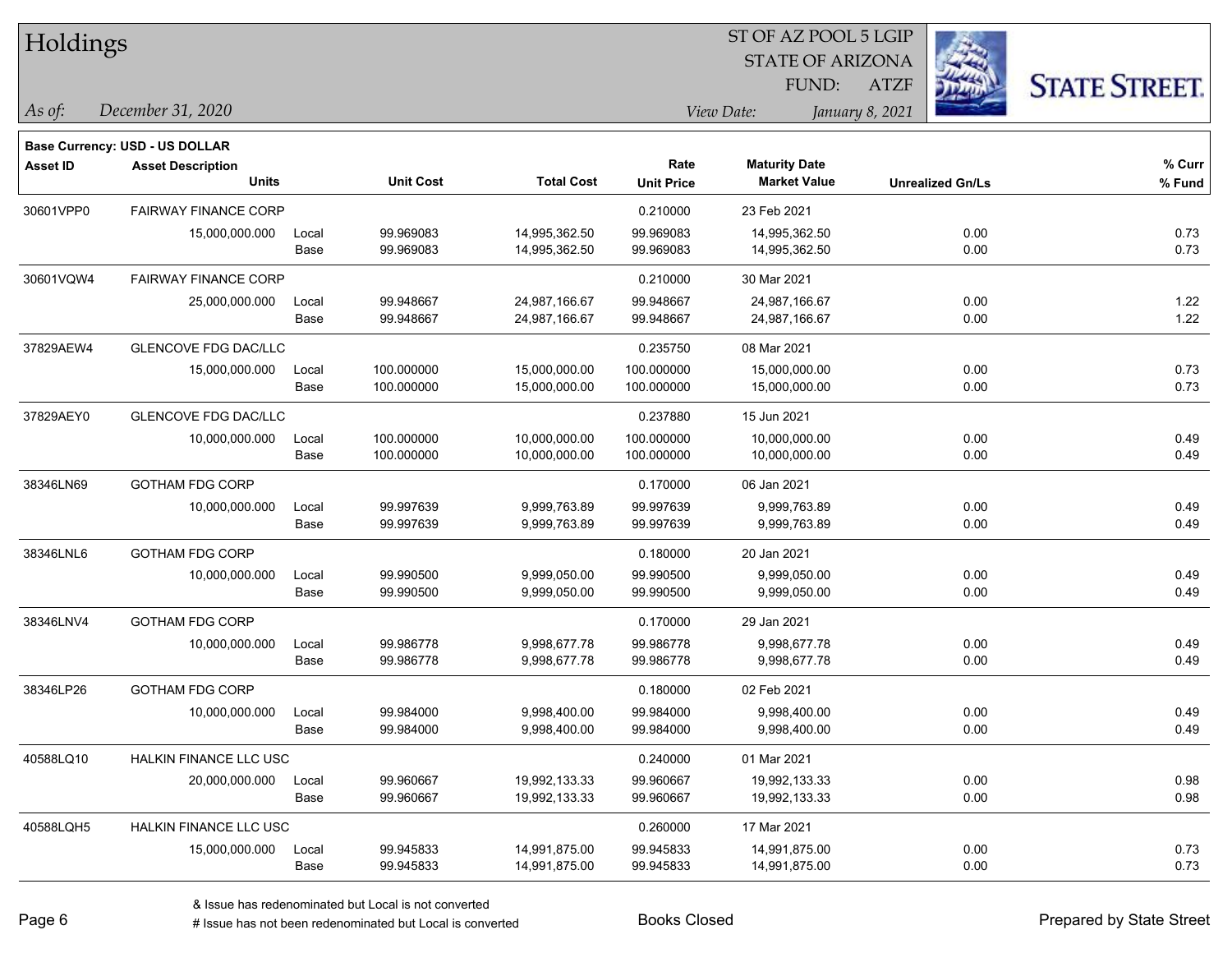| Holdings        |                                       |       |                  |                   | 51 OF AZ POOL 5 LGIP<br><b>REGISTER</b><br><b>STATE OF ARIZONA</b> |                               |                         |                      |  |  |
|-----------------|---------------------------------------|-------|------------------|-------------------|--------------------------------------------------------------------|-------------------------------|-------------------------|----------------------|--|--|
|                 |                                       |       |                  |                   |                                                                    |                               |                         |                      |  |  |
|                 |                                       |       |                  |                   |                                                                    | FUND:                         | <b>ATZF</b>             | <b>STATE STREET.</b> |  |  |
| As of:          | December 31, 2020                     |       |                  |                   |                                                                    | View Date:<br>January 8, 2021 |                         |                      |  |  |
|                 | <b>Base Currency: USD - US DOLLAR</b> |       |                  |                   |                                                                    |                               |                         |                      |  |  |
| <b>Asset ID</b> | <b>Asset Description</b>              |       |                  |                   | Rate                                                               | <b>Maturity Date</b>          |                         | $%$ Curr             |  |  |
|                 | <b>Units</b>                          |       | <b>Unit Cost</b> | <b>Total Cost</b> | <b>Unit Price</b>                                                  | <b>Market Value</b>           | <b>Unrealized Gn/Ls</b> | % Fund               |  |  |
| 45779PND6       | <b>INSTITUTIONAL SECURED</b>          |       |                  |                   | 0.230000                                                           | 13 Jan 2021                   |                         |                      |  |  |
|                 | 4,810,000.000                         | Local | 99.992333        | 4,809,631.24      | 99.992333                                                          | 4,809,631.24                  | 0.00                    | 0.23                 |  |  |
|                 |                                       | Base  | 99.992333        | 4,809,631.24      | 99.992333                                                          | 4,809,631.24                  | 0.00                    | 0.23                 |  |  |
| 45779PNL8       | INSTITUTIONAL SECURED                 |       |                  |                   | 0.230000                                                           | 20 Jan 2021                   |                         |                      |  |  |
|                 | 15,000,000.000                        | Local | 99.987861        | 14,998,179.17     | 99.987861                                                          | 14,998,179.17                 | 0.00                    | 0.73                 |  |  |
|                 |                                       | Base  | 99.987861        | 14,998,179.17     | 99.987861                                                          | 14,998,179.17                 | 0.00                    | 0.73                 |  |  |
| 45779PNV6       | INSTITUTIONAL SECURED                 |       |                  |                   | 0.220000                                                           | 29 Jan 2021                   |                         |                      |  |  |
|                 | 25,000,000.000                        | Local | 99.982889        | 24,995,722.22     | 99.982889                                                          | 24,995,722.22                 | 0.00                    | 1.22                 |  |  |
|                 |                                       | Base  | 99.982889        | 24,995,722.22     | 99.982889                                                          | 24,995,722.22                 | 0.00                    | 1.22                 |  |  |
| 47816FT19       | <b>JOHNSON &amp; JOHNSON</b>          |       |                  |                   | 0.110000                                                           | 01 Jun 2021                   |                         |                      |  |  |
|                 | 20,000,000.000                        | Local | 99.953861        | 19,990,772.22     | 99.953861                                                          | 19,990,772.22                 | 0.00                    | 0.98                 |  |  |
|                 |                                       | Base  | 99.953861        | 19,990,772.22     | 99.953861                                                          | 19,990,772.22                 | 0.00                    | 0.98                 |  |  |
| 47816FT19       | JOHNSON & JOHNSON                     |       |                  |                   | 0.150000                                                           | 01 Jun 2021                   |                         |                      |  |  |
|                 | 5,000,000.000                         | Local | 99.937083        | 4,996,854.17      | 99.937083                                                          | 4,996,854.17                  | 0.00                    | 0.24                 |  |  |
|                 |                                       | Base  | 99.937083        | 4,996,854.17      | 99.937083                                                          | 4,996,854.17                  | 0.00                    | 0.24                 |  |  |
| 4820P2NB7       | JUPITER SECT CO LLC                   |       |                  |                   | 0.160000                                                           | 11 Jan 2021                   |                         |                      |  |  |
|                 | 10,000,000.000                        | Local | 99.995556        | 9,999,555.56      | 99.995556                                                          | 9,999,555.56                  | 0.00                    | 0.49                 |  |  |
|                 |                                       | Base  | 99.995556        | 9,999,555.56      | 99.995556                                                          | 9,999,555.56                  | 0.00                    | 0.49                 |  |  |
| 4820P2P41       | JUPITER SECT CO LLC                   |       |                  |                   | 0.170000                                                           | 04 Feb 2021                   |                         |                      |  |  |
|                 | 15,000,000.000                        | Local | 99.983944        | 14,997,591.67     | 99.983944                                                          | 14,997,591.67                 | 0.00                    | 0.73                 |  |  |
|                 |                                       | Base  | 99.983944        | 14,997,591.67     | 99.983944                                                          | 14,997,591.67                 | 0.00                    | 0.73                 |  |  |
| 4820P2P58       | JUPITER SECT CO LLC                   |       |                  |                   | 0.200000                                                           | 05 Feb 2021                   |                         |                      |  |  |
|                 | 15,000,000.000                        | Local | 99.980556        | 14,997,083.34     | 99.980556                                                          | 14,997,083.34                 | 0.00                    | 0.73                 |  |  |
|                 |                                       | Base  | 99.980556        | 14,997,083.34     | 99.980556                                                          | 14,997,083.34                 | 0.00                    | 0.73                 |  |  |
| 52952LNR9       | LEXINGTN PKR CAP CO LL                |       |                  |                   | 0.210000                                                           | 25 Jan 2021                   |                         |                      |  |  |
|                 | 10,000,000.000                        | Local | 99.986000        | 9,998,600.00      | 99.986000                                                          | 9,998,600.00                  | 0.00                    | 0.49                 |  |  |
|                 |                                       | Base  | 99.986000        | 9,998,600.00      | 99.986000                                                          | 9,998,600.00                  | 0.00                    | 0.49                 |  |  |
| 53127TN74       | LIBERTY FUNDING LLC                   |       |                  |                   | 0.170000                                                           | 07 Jan 2021                   |                         |                      |  |  |
|                 | 10,000,000.000                        | Local | 99.997167        | 9,999,716.67      | 99.997167                                                          | 9,999,716.67                  | 0.00                    | 0.49                 |  |  |
|                 |                                       | Base  | 99.997167        | 9,999,716.67      | 99.997167                                                          | 9,999,716.67                  | 0.00                    | 0.49                 |  |  |

 $\overline{\text{SE ADO}}$   $\overline{\text{SVD}}$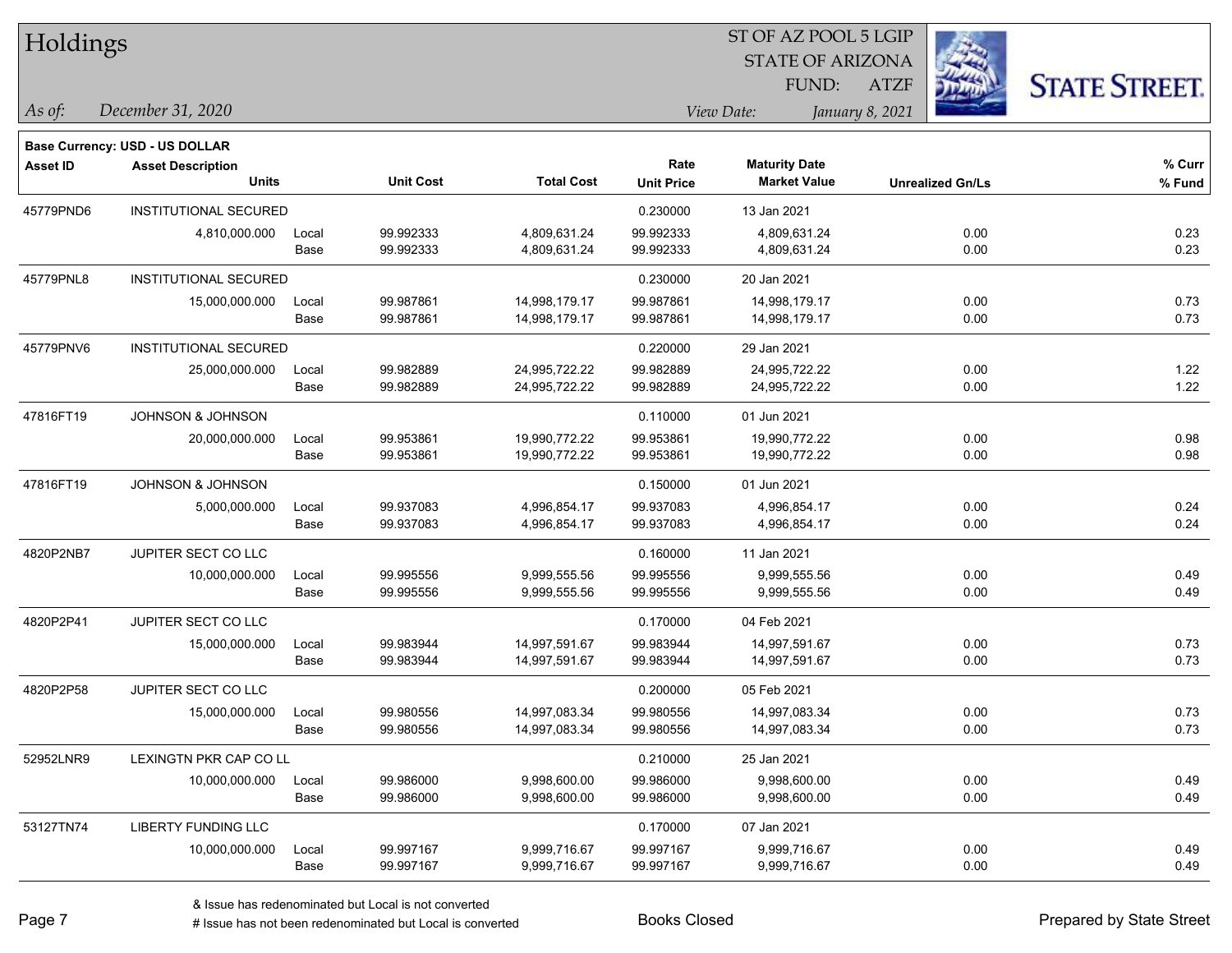| <b>Holdings</b> |                                          |       |                  |                   |                           | 51 OF AZ POOL 5 LGIP<br><b>STATE OF ARIZONA</b><br>FUND: | <b>ATZF</b>             | <b>STATE STREET.</b> |
|-----------------|------------------------------------------|-------|------------------|-------------------|---------------------------|----------------------------------------------------------|-------------------------|----------------------|
| As of:          | December 31, 2020                        |       |                  |                   |                           | View Date:<br>January 8, 2021                            |                         |                      |
|                 | <b>Base Currency: USD - US DOLLAR</b>    |       |                  |                   |                           |                                                          |                         |                      |
| <b>Asset ID</b> | <b>Asset Description</b><br><b>Units</b> |       | <b>Unit Cost</b> | <b>Total Cost</b> | Rate<br><b>Unit Price</b> | <b>Maturity Date</b><br><b>Market Value</b>              | <b>Unrealized Gn/Ls</b> | % Curr<br>% Fund     |
| 53127TP31       | LIBERTY FUNDING LLC                      |       |                  |                   | 0.180000                  | 03 Feb 2021                                              |                         |                      |
|                 | 10,000,000.000                           | Local | 99.983500        | 9,998,350.00      | 99.983500                 | 9,998,350.00                                             | 0.00                    | 0.49                 |
|                 |                                          | Base  | 99.983500        | 9,998,350.00      | 99.983500                 | 9,998,350.00                                             | 0.00                    | 0.49                 |
| 53127TQ14       | <b>LIBERTY FUNDING LLC</b>               |       |                  |                   | 0.190000                  | 01 Mar 2021                                              |                         |                      |
|                 | 8,500,000.000                            | Local | 99.968861        | 8,497,353.19      | 99.968861                 | 8,497,353.19                                             | 0.00                    | 0.41                 |
|                 |                                          | Base  | 99.968861        | 8,497,353.19      | 99.968861                 | 8,497,353.19                                             | 0.00                    | 0.41                 |
| 53127TQ14       | <b>LIBERTY FUNDING LLC</b>               |       |                  |                   | 0.220000                  | 01 Mar 2021                                              |                         |                      |
|                 | 3,000,000.000                            | Local | 99.963945        | 2,998,918.34      | 99.963945                 | 2,998,918.34                                             | 0.00                    | 0.15                 |
|                 |                                          | Base  | 99.963945        | 2,998,918.34      | 99.963945                 | 2,998,918.34                                             | 0.00                    | 0.15                 |
| 56274LN59       | MANHATTAN ASSET FDG.                     |       |                  |                   | 0.180000                  | 05 Jan 2021                                              |                         |                      |
|                 | 3,703,000.000                            | Local | 99.998000        | 3,702,925.94      | 99.998000                 | 3,702,925.94                                             | 0.00                    | 0.18                 |
|                 |                                          | Base  | 99.998000        | 3,702,925.94      | 99.998000                 | 3,702,925.94                                             | 0.00                    | 0.18                 |
| 56274LP16       | MANHATTAN ASSET FDG.                     |       |                  |                   | 0.200000                  | 01 Feb 2021                                              |                         |                      |
|                 | 10,000,000.000                           | Local | 99.982778        | 9,998,277.78      | 99.982778                 | 9,998,277.78                                             | 0.00                    | 0.49                 |
|                 |                                          | Base  | 99.982778        | 9,998,277.78      | 99.982778                 | 9,998,277.78                                             | 0.00                    | 0.49                 |
| 56274LP32       | MANHATTAN ASSET FDG.                     |       |                  |                   | 0.210000                  | 03 Feb 2021                                              |                         |                      |
|                 | 13,902,000.000                           | Local | 99.980750        | 13,899,323.87     | 99.980750                 | 13,899,323.87                                            | 0.00                    | 0.68                 |
|                 |                                          | Base  | 99.980750        | 13,899,323.87     | 99.980750                 | 13,899,323.87                                            | 0.00                    | 0.68                 |
| 56274LPH1       | MANHATTAN ASSET FDG.                     |       |                  |                   | 0.240000                  | 17 Feb 2021                                              |                         |                      |
|                 | 1,200,000.000                            | Local | 99.968667        | 1,199,624.00      | 99.968667                 | 1,199,624.00                                             | 0.00                    | 0.06                 |
|                 |                                          | Base  | 99.968667        | 1,199,624.00      | 99.968667                 | 1,199,624.00                                             | 0.00                    | 0.06                 |
| 56274LPK4       | MANHATTAN ASSET FDG.                     |       |                  |                   | 0.220000                  | 19 Feb 2021                                              |                         |                      |
|                 | 1,450,000.000                            | Local | 99.970056        | 1,449,565.81      | 99.970056                 | 1,449,565.81                                             | 0.00                    | 0.07                 |
|                 |                                          | Base  | 99.970056        | 1,449,565.81      | 99.970056                 | 1,449,565.81                                             | 0.00                    | 0.07                 |
| 56274LQ23       | MANHATTAN ASSET FDG.                     |       |                  |                   | 0.200000                  | 02 Mar 2021                                              |                         |                      |
|                 | 10,000,000.000                           | Local | 99.966667        | 9,996,666.67      | 99.966667                 | 9,996,666.67                                             | 0.00                    | 0.49                 |
|                 |                                          | Base  | 99.966667        | 9,996,666.67      | 99.966667                 | 9,996,666.67                                             | 0.00                    | 0.49                 |
| 57576JN40       | MASSACHUSETTS MUT LIFE INS CO            |       |                  |                   | 0.090000                  | 04 Jan 2021                                              |                         |                      |
|                 | 25,000,000.000                           | Local | 99.999250        | 24,999,812.50     | 99.999250                 | 24,999,812.50                                            | 0.00                    | 1.22                 |
|                 |                                          | Base  | 99.999250        | 24,999,812.50     | 99.999250                 | 24,999,812.50                                            | 0.00                    | 1.22                 |

denote the redenominated but Local is converted Books Closed Prepared by State Street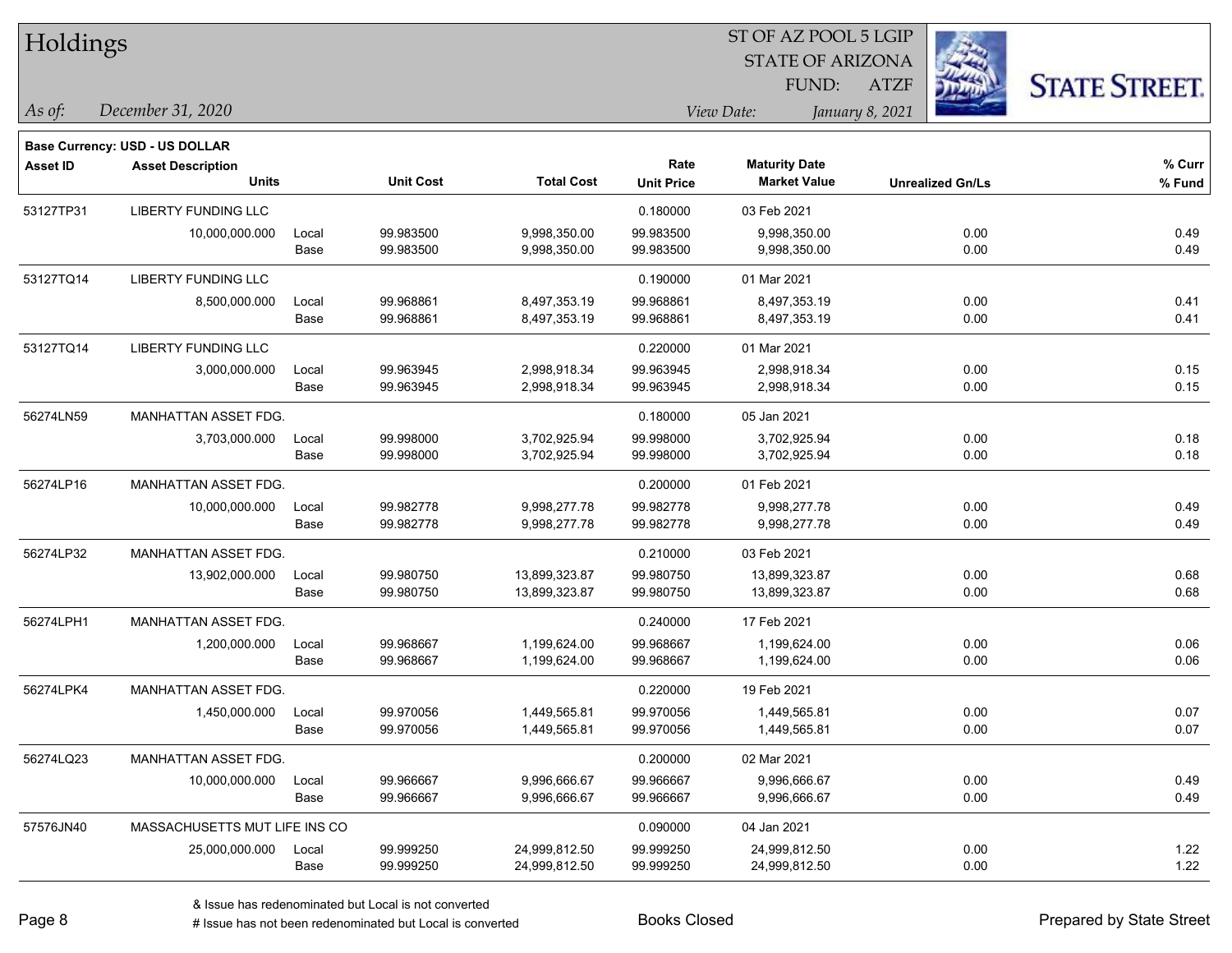| <b>Holdings</b> |                                          |       |                  |                   |                           | 51 OF AZ POOL 5 LGIP<br><b>STATE OF ARIZONA</b><br>FUND: | <b>ATZF</b>             | <b>STATE STREET.</b> |
|-----------------|------------------------------------------|-------|------------------|-------------------|---------------------------|----------------------------------------------------------|-------------------------|----------------------|
| As of:          | December 31, 2020                        |       |                  |                   |                           | View Date:                                               | January 8, 2021         |                      |
|                 | <b>Base Currency: USD - US DOLLAR</b>    |       |                  |                   |                           |                                                          |                         |                      |
| <b>Asset ID</b> | <b>Asset Description</b><br><b>Units</b> |       | <b>Unit Cost</b> | <b>Total Cost</b> | Rate<br><b>Unit Price</b> | <b>Maturity Date</b><br><b>Market Value</b>              | <b>Unrealized Gn/Ls</b> | % Curr<br>% Fund     |
| 58934AP18       | MERCK & CO. INC                          |       |                  |                   | 0.140000                  | 01 Feb 2021                                              |                         |                      |
|                 | 8,500,000.000                            | Local | 99.987944        | 8,498,975.28      | 99.987944                 | 8,498,975.28                                             | 0.00                    | 0.41                 |
|                 |                                          | Base  | 99.987944        | 8,498,975.28      | 99.987944                 | 8,498,975.28                                             | 0.00                    | 0.41                 |
| 59157TQW6       | METLIFE SHORT TERM FDG                   |       |                  |                   | 0.180000                  | 30 Mar 2021                                              |                         |                      |
|                 | 11,000,000.000                           | Local | 99.956000        | 10,995,160.00     | 99.956000                 | 10,995,160.00                                            | 0.00                    | 0.54                 |
|                 |                                          | Base  | 99.956000        | 10,995,160.00     | 99.956000                 | 10,995,160.00                                            | 0.00                    | 0.54                 |
| 59157TSU8       | METLIFE SHORT TERM FDG                   |       |                  |                   | 0.200000                  | 28 May 2021                                              |                         |                      |
|                 | 15,000,000.000                           | Local | 99.918333        | 14,987,750.00     | 99.918333                 | 14,987,750.00                                            | 0.00                    | 0.73                 |
|                 |                                          | Base  | 99.918333        | 14,987,750.00     | 99.918333                 | 14,987,750.00                                            | 0.00                    | 0.73                 |
| 59157TT11       | METLIFE SHORT TERM FDG                   |       |                  |                   | 0.200000                  | 01 Jun 2021                                              |                         |                      |
|                 | 12,400,000.000                           | Local | 99.916111        | 12,389,597.78     | 99.916111                 | 12,389,597.78                                            | 0.00                    | 0.60                 |
|                 |                                          | Base  | 99.916111        | 12,389,597.78     | 99.916111                 | 12,389,597.78                                            | 0.00                    | 0.60                 |
| 59157TU19       | METLIFE SHORT TERM FDG                   |       |                  |                   | 0.210000                  | 01 Jul 2021                                              |                         |                      |
|                 | 15,000,000.000                           | Local | 99.894417        | 14,984,162.50     | 99.894417                 | 14,984,162.50                                            | 0.00                    | 0.73                 |
|                 |                                          | Base  | 99.894417        | 14,984,162.50     | 99.894417                 | 14,984,162.50                                            | 0.00                    | 0.73                 |
| 63743CN82       | NATL RURAL UTIL COOP                     |       |                  |                   | 0.130000                  | 08 Jan 2021                                              |                         |                      |
|                 | 8,300,000.000                            | Local | 99.997472        | 8,299,790.19      | 99.997472                 | 8,299,790.19                                             | 0.00                    | 0.41                 |
|                 |                                          | Base  | 99.997472        | 8,299,790.19      | 99.997472                 | 8,299,790.19                                             | 0.00                    | 0.41                 |
| 63743CNC3       | NATL RURAL UTIL COOP                     |       |                  |                   | 0.130000                  | 12 Jan 2021                                              |                         |                      |
|                 | 20,000,000.000                           | Local | 99.996028        | 19,999,205.55     | 99.996028                 | 19,999,205.55                                            | 0.00                    | 0.98                 |
|                 |                                          | Base  | 99.996028        | 19,999,205.55     | 99.996028                 | 19,999,205.55                                            | 0.00                    | 0.98                 |
| 63743CND1       | NATL RURAL UTIL COOP                     |       |                  |                   | 0.140000                  | 13 Jan 2021                                              |                         |                      |
|                 | 13,750,000.000                           | Local | 99.995333        | 13,749,358.33     | 99.995333                 | 13,749,358.33                                            | 0.00                    | 0.67                 |
|                 |                                          | Base  | 99.995333        | 13,749,358.33     | 99.995333                 | 13,749,358.33                                            | 0.00                    | 0.67                 |
| 63743CNK5       | NATL RURAL UTIL COOP                     |       |                  |                   | 0.160000                  | 19 Jan 2021                                              |                         |                      |
|                 | 5,888,000.000                            | Local | 99.992000        | 5,887,528.96      | 99.992000                 | 5,887,528.96                                             | 0.00                    | 0.29                 |
|                 |                                          | Base  | 99.992000        | 5,887,528.96      | 99.992000                 | 5,887,528.96                                             | 0.00                    | 0.29                 |
| 63743CNL3       | NATL RURAL UTIL COOP                     |       |                  |                   | 0.150000                  | 20 Jan 2021                                              |                         |                      |
|                 | 1,000,000.000                            | Local | 99.992083        | 999,920.83        | 99.992083                 | 999,920.83                                               | 0.00                    | 0.05                 |
|                 |                                          | Base  | 99.992083        | 999,920.83        | 99.992083                 | 999,920.83                                               | 0.00                    | 0.05                 |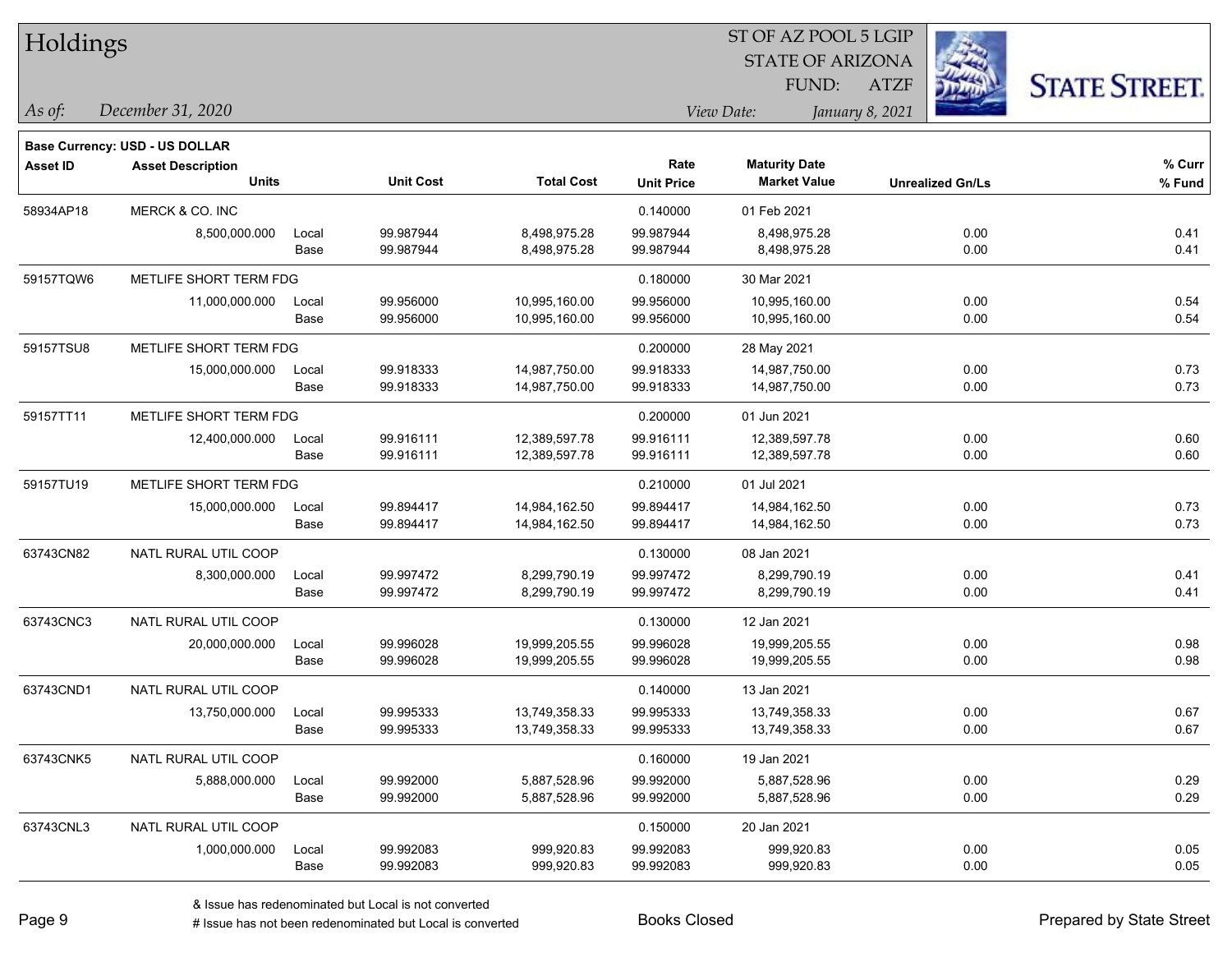| Holdings        |                                       |       |                  |                   | 51 OF AZ POOL 5 LGIP |                         |                         |                     |  |  |
|-----------------|---------------------------------------|-------|------------------|-------------------|----------------------|-------------------------|-------------------------|---------------------|--|--|
|                 |                                       |       |                  |                   |                      | <b>STATE OF ARIZONA</b> |                         |                     |  |  |
|                 |                                       |       |                  |                   |                      | FUND:                   | <b>ATZF</b>             | <b>STATE STREET</b> |  |  |
| As of:          | December 31, 2020                     |       |                  |                   |                      | View Date:              | January 8, 2021         |                     |  |  |
|                 | <b>Base Currency: USD - US DOLLAR</b> |       |                  |                   |                      |                         |                         |                     |  |  |
| <b>Asset ID</b> | <b>Asset Description</b>              |       |                  |                   | Rate                 | <b>Maturity Date</b>    |                         | % Curr              |  |  |
|                 | <b>Units</b>                          |       | <b>Unit Cost</b> | <b>Total Cost</b> | <b>Unit Price</b>    | <b>Market Value</b>     | <b>Unrealized Gn/Ls</b> | % Fund              |  |  |
| 63763PN62       | NATIONAL SECS CLEARING                |       |                  |                   | 0.120000             | 06 Jan 2021             |                         |                     |  |  |
|                 | 25,000,000.000                        | Local | 99.998333        | 24,999,583.33     | 99.998333            | 24,999,583.33           | 0.00                    | 1.22                |  |  |
|                 |                                       | Base  | 99.998333        | 24,999,583.33     | 99.998333            | 24,999,583.33           | 0.00                    | 1.22                |  |  |
| 63763PT33       | NATIONAL SECS CLEARING                |       |                  |                   | 0.170000             | 03 Jun 2021             |                         |                     |  |  |
|                 | 10,000,000.000                        | Local | 99.927750        | 9,992,775.00      | 99.927750            | 9,992,775.00            | 0.00                    | 0.49                |  |  |
|                 |                                       | Base  | 99.927750        | 9,992,775.00      | 99.927750            | 9,992,775.00            | 0.00                    | 0.49                |  |  |
| 64105GXV1       | NESTLE CAP CORP                       |       |                  |                   | 0.170000             | 29 Oct 2021             |                         |                     |  |  |
|                 | 15,000,000.000                        | Local | 99.857861        | 14,978,679.17     | 99.857861            | 14,978,679.17           | 0.00                    | 0.73                |  |  |
|                 |                                       | Base  | 99.857861        | 14,978,679.17     | 99.857861            | 14,978,679.17           | 0.00                    | 0.73                |  |  |
| 64951WNT7       | NEW YORK LFE CAP COR                  |       |                  |                   | 0.120000             | 27 Jan 2021             |                         |                     |  |  |
|                 | 20,000,000.000                        | Local | 99.991333        | 19,998,266.67     | 99.991333            | 19,998,266.67           | 0.00                    | 0.98                |  |  |
|                 |                                       | Base  | 99.991333        | 19,998,266.67     | 99.991333            | 19,998,266.67           | 0.00                    | 0.98                |  |  |
| 64951WP24       | NEW YORK LFE CAP COR                  |       |                  |                   | 0.125000             | 02 Feb 2021             |                         |                     |  |  |
|                 | 11,277,000.000                        | Local | 99.988889        | 11,275,747.00     | 99.988889            | 11,275,747.00           | 0.00                    | 0.55                |  |  |
|                 |                                       | Base  | 99.988889        | 11,275,747.00     | 99.988889            | 11,275,747.00           | 0.00                    | 0.55                |  |  |
| 64951WPJ7       | NEW YORK LFE CAP COR                  |       |                  |                   | 0.110000             | 18 Feb 2021             |                         |                     |  |  |
|                 | 15,000,000.000                        | Local | 99.985333        | 14,997,800.00     | 99.985333            | 14,997,800.00           | 0.00                    | 0.73                |  |  |
|                 |                                       | Base  | 99.985333        | 14,997,800.00     | 99.985333            | 14,997,800.00           | 0.00                    | 0.73                |  |  |
| 64951WQG2       | NEW YORK LFE CAP COR                  |       |                  |                   | 0.120000             | 16 Mar 2021             |                         |                     |  |  |
|                 | 9,153,000.000                         | Local | 99.975333        | 9,150,742.26      | 99.975333            | 9,150,742.26            | 0.00                    | 0.45                |  |  |
|                 |                                       | Base  | 99.975333        | 9,150,742.26      | 99.975333            | 9,150,742.26            | 0.00                    | 0.45                |  |  |
| 6698M4NB4       | <b>NOVARTIS FNC CRP</b>               |       |                  |                   | 0.110000             | 11 Jan 2021             |                         |                     |  |  |
|                 | 13,000,000.000                        | Local | 99.996944        | 12,999,602.78     | 99.996944            | 12,999,602.78           | 0.00                    | 0.63                |  |  |
|                 |                                       | Base  | 99.996944        | 12,999,602.78     | 99.996944            | 12,999,602.78           | 0.00                    | 0.63                |  |  |
| 6698M4RC8       | NOVARTIS FNC CRP                      |       |                  |                   | 0.180000             | 12 Apr 2021             |                         |                     |  |  |
|                 | 10,000,000.000                        | Local | 99.949500        | 9,994,950.00      | 99.949500            | 9,994,950.00            | 0.00                    | 0.49                |  |  |
|                 |                                       | Base  | 99.949500        | 9,994,950.00      | 99.949500            | 9,994,950.00            | 0.00                    | 0.49                |  |  |
| 6698M4RS3       | NOVARTIS FNC CRP                      |       |                  |                   | 0.150000             | 26 Apr 2021             |                         |                     |  |  |
|                 | 15,000,000.000                        | Local | 99.952083        | 14,992,812.50     | 99.952083            | 14,992,812.50           | 0.00                    | 0.73                |  |  |
|                 |                                       | Base  | 99.952083        | 14,992,812.50     | 99.952083            | 14,992,812.50           | 0.00                    | 0.73                |  |  |

 $\overline{\text{ST A Z DOO}}$   $\overline{\text{SLO}}$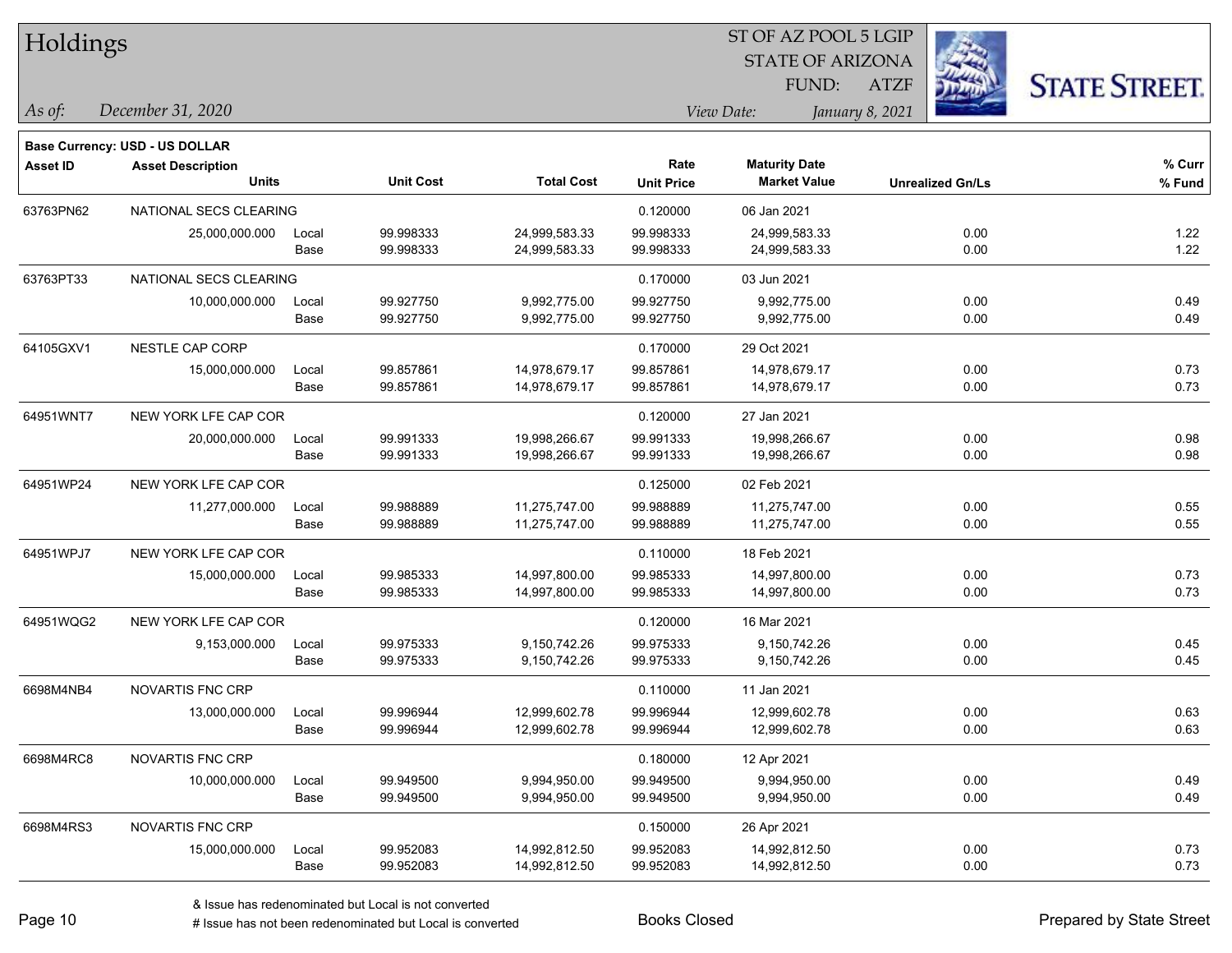| Holdings        |                                          |               |                        |                                |                           | ST OF AZ POOL 5 LGIP                        |                         |                      |  |
|-----------------|------------------------------------------|---------------|------------------------|--------------------------------|---------------------------|---------------------------------------------|-------------------------|----------------------|--|
|                 |                                          |               |                        |                                |                           | <b>STATE OF ARIZONA</b>                     |                         |                      |  |
|                 |                                          |               |                        |                                |                           | FUND:                                       | <b>ATZF</b>             | <b>STATE STREET.</b> |  |
| As of:          | December 31, 2020                        |               |                        |                                |                           | View Date:                                  | January 8, 2021         |                      |  |
|                 |                                          |               |                        |                                |                           |                                             |                         |                      |  |
|                 | <b>Base Currency: USD - US DOLLAR</b>    |               |                        |                                |                           |                                             |                         |                      |  |
| <b>Asset ID</b> | <b>Asset Description</b><br><b>Units</b> |               | <b>Unit Cost</b>       | <b>Total Cost</b>              | Rate<br><b>Unit Price</b> | <b>Maturity Date</b><br><b>Market Value</b> | <b>Unrealized Gn/Ls</b> | % Curr<br>% Fund     |  |
|                 |                                          |               |                        |                                |                           |                                             |                         |                      |  |
| 67983TNL6       | OLD LINE FUNDING LLC                     |               |                        |                                | 0.170000                  | 20 Jan 2021                                 |                         |                      |  |
|                 | 18,000,000.000                           | Local<br>Base | 99.991028<br>99.991028 | 17,998,385.00<br>17,998,385.00 | 99.991028<br>99.991028    | 17,998,385.00<br>17,998,385.00              | 0.00<br>0.00            | 0.88<br>0.88         |  |
|                 |                                          |               |                        |                                |                           |                                             |                         |                      |  |
| 67983TNR3       | OLD LINE FUNDING LLC                     |               |                        |                                | 0.170000                  | 25 Jan 2021                                 |                         |                      |  |
|                 | 2,900,000.000                            | Local         | 99.988667              | 2,899,671.33                   | 99.988667                 | 2,899,671.33                                | 0.00                    | 0.14                 |  |
|                 |                                          | Base          | 99.988667              | 2,899,671.33                   | 99.988667                 | 2,899,671.33                                | 0.00                    | 0.14                 |  |
| 67983TPR1       | OLD LINE FUNDING LLC                     |               |                        |                                | 0.190000                  | 25 Feb 2021                                 |                         |                      |  |
|                 | 10,000,000.000                           | Local         | 99.970972              | 9,997,097.22                   | 99.970972                 | 9,997,097.22                                | 0.00                    | 0.49                 |  |
|                 |                                          | Base          | 99.970972              | 9,997,097.22                   | 99.970972                 | 9,997,097.22                                | 0.00                    | 0.49                 |  |
| 67983TS64       | OLD LINE FUNDING LLC                     |               |                        |                                | 0.210000                  | 06 May 2021                                 |                         |                      |  |
|                 | 3,000,000.000                            | Local         | 99.927083              | 2,997,812.50                   | 99.927083                 | 2,997,812.50                                | 0.00                    | 0.15                 |  |
|                 |                                          | Base          | 99.927083              | 2,997,812.50                   | 99.927083                 | 2,997,812.50                                | 0.00                    | 0.15                 |  |
| 67984XH25       | OLD LINE FUNDING LLC                     |               |                        |                                | 0.240000                  | 25 Feb 2021                                 |                         |                      |  |
|                 | 15,000,000.000                           | Local         | 99.963333              | 14,994,500.00                  | 99.963333                 | 14,994,500.00                               | 0.00                    | 0.73                 |  |
|                 |                                          | Base          | 99.963333              | 14,994,500.00                  | 99.963333                 | 14,994,500.00                               | 0.00                    | 0.73                 |  |
| 71708EN76       | PFIZER INC                               |               |                        |                                | 0.110000                  | 07 Jan 2021                                 |                         |                      |  |
|                 | 7,800,000.000                            | Local         | 99.998167              | 7,799,857.00                   | 99.998167                 | 7,799,857.00                                | 0.00                    | 0.38                 |  |
|                 |                                          | Base          | 99.998167              | 7,799,857.00                   | 99.998167                 | 7,799,857.00                                | 0.00                    | 0.38                 |  |
| 71708EQA6       | PFIZER INC                               |               |                        |                                | 0.110000                  | 10 Mar 2021                                 |                         |                      |  |
|                 | 25,000,000.000                           | Local         | 99.979222              | 24,994,805.56                  | 99.979222                 | 24,994,805.56                               | 0.00                    | 1.22                 |  |
|                 |                                          | Base          | 99.979222              | 24,994,805.56                  | 99.979222                 | 24,994,805.56                               | 0.00                    | 1.22                 |  |
| 74271TNC3       | PROCTOR GAMBLE AND CO                    |               |                        |                                | 0.100000                  | 12 Jan 2021                                 |                         |                      |  |
|                 | 25,000,000.000                           | Local         | 99.996944              | 24,999,236.11                  | 99.996944                 | 24,999,236.11                               | 0.00                    | 1.22                 |  |
|                 |                                          | Base          | 99.996944              | 24,999,236.11                  | 99.996944                 | 24,999,236.11                               | 0.00                    | 1.22                 |  |
| 74271TRE5       | PROCTOR GAMBLE AND CO                    |               |                        |                                | 0.110000                  | 14 Apr 2021                                 |                         |                      |  |
|                 | 15,000,000.000                           | Local         | 99.968528              | 14,995,279.16                  | 99.968528                 | 14,995,279.16                               | 0.00                    | 0.73                 |  |
|                 |                                          | Base          | 99.968528              | 14,995,279.16                  | 99.968528                 | 14,995,279.16                               | 0.00                    | 0.73                 |  |
| 74271TRE5       | PROCTOR GAMBLE AND CO                    |               |                        |                                | 0.140000                  | 14 Apr 2021                                 |                         |                      |  |
|                 | 10,000,000.000                           | Local         | 99.959945              | 9,995,994.45                   | 99.959945                 | 9,995,994.45                                | 0.00                    | 0.49                 |  |
|                 |                                          | Base          | 99.959945              | 9,995,994.45                   | 99.959945                 | 9,995,994.45                                | 0.00                    | 0.49                 |  |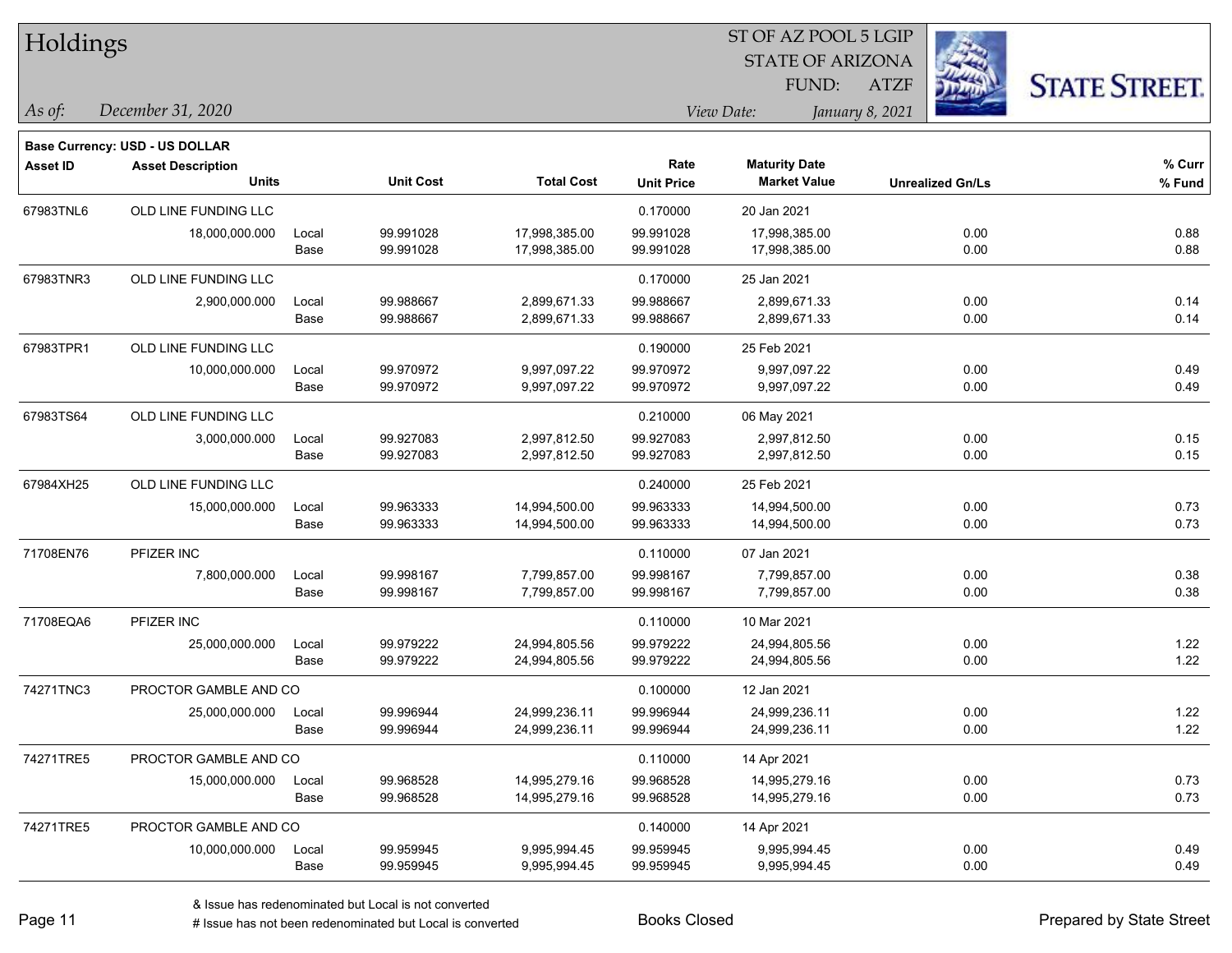| <b>Holdings</b> |                                       |       |                  |                   |                   | 51 OF AZ POOL 5 LGIP<br><b>STATE OF ARIZONA</b> |                         |                      |
|-----------------|---------------------------------------|-------|------------------|-------------------|-------------------|-------------------------------------------------|-------------------------|----------------------|
|                 |                                       |       |                  |                   |                   | FUND:                                           | <b>ATZF</b>             |                      |
|                 |                                       |       |                  |                   |                   |                                                 |                         | <b>STATE STREET.</b> |
| As of:          | December 31, 2020                     |       |                  |                   |                   | View Date:                                      | January 8, 2021         |                      |
|                 | <b>Base Currency: USD - US DOLLAR</b> |       |                  |                   |                   |                                                 |                         |                      |
| <b>Asset ID</b> | <b>Asset Description</b>              |       |                  |                   | Rate              | <b>Maturity Date</b>                            |                         | % Curr               |
|                 | <b>Units</b>                          |       | <b>Unit Cost</b> | <b>Total Cost</b> | <b>Unit Price</b> | <b>Market Value</b>                             | <b>Unrealized Gn/Ls</b> | % Fund               |
| 8225X2N75       | SHELL INTNL FNC B.V                   |       |                  |                   | 0.130000          | 07 Jan 2021                                     |                         |                      |
|                 | 5,000,000.000                         | Local | 99.997833        | 4,999,891.67      | 99.997833         | 4,999,891.67                                    | 0.00                    | 0.24                 |
|                 |                                       | Base  | 99.997833        | 4,999,891.67      | 99.997833         | 4,999,891.67                                    | 0.00                    | 0.24                 |
| 8225X2PG3       | SHELL INTNL FNC B.V                   |       |                  |                   | 0.130000          | 16 Feb 2021                                     |                         |                      |
|                 | 2,000,000.000                         | Local | 99.983389        | 1,999,667.78      | 99.983389         | 1,999,667.78                                    | 0.00                    | 0.10                 |
|                 |                                       | Base  | 99.983389        | 1,999,667.78      | 99.983389         | 1,999,667.78                                    | 0.00                    | 0.10                 |
| 8225X2QV9       | SHELL INTNL FNC B.V                   |       |                  |                   | 0.190000          | 29 Mar 2021                                     |                         |                      |
|                 | 1,253,000.000                         | Local | 99.954083        | 1,252,424.66      | 99.954083         | 1,252,424.66                                    | 0.00                    | 0.06                 |
|                 |                                       | Base  | 99.954083        | 1,252,424.66      | 99.954083         | 1,252,424.66                                    | 0.00                    | 0.06                 |
| 8225X2SR6       | SHELL INTNL FNC B.V                   |       |                  |                   | 0.190000          | 25 May 2021                                     |                         |                      |
|                 | 2,165,000.000                         | Local | 99.924000        | 2,163,354.60      | 99.924000         | 2,163,354.60                                    | 0.00                    | 0.11                 |
|                 |                                       | Base  | 99.924000        | 2,163,354.60      | 99.924000         | 2,163,354.60                                    | 0.00                    | 0.11                 |
| 8225X2TE4       | SHELL INTNL FNC B.V                   |       |                  |                   | 0.210000          | 14 Jun 2021                                     |                         |                      |
|                 | 9,500,000.000                         | Local | 99.904333        | 9,490,911.67      | 99.904294         | 9,490,907.93                                    | $-3.74$                 | 0.46                 |
|                 |                                       | Base  | 99.904333        | 9,490,911.67      | 99.904294         | 9,490,907.93                                    | $-3.74$                 | 0.46                 |
| 8225X2U85       | SHELL INTNL FNC B.V                   |       |                  |                   | 0.220000          | 08 Jul 2021                                     |                         |                      |
|                 | 1,000,000.000                         | Local | 99.885111        | 998,851.11        | 99.885917         | 998,859.17                                      | 8.06                    | 0.05                 |
|                 |                                       | Base  | 99.885111        | 998,851.11        | 99.885917         | 998,859.17                                      | 8.06                    | 0.05                 |
| 8225X2UC6       | SHELL INTNL FNC B.V                   |       |                  |                   | 0.400000          | 12 Jul 2021                                     |                         |                      |
|                 | 10,000,000.000                        | Local | 99.786667        | 9,978,666.66      | 99.882925         | 9,988,292.50                                    | 9,625.84                | 0.49                 |
|                 |                                       | Base  | 99.786667        | 9,978,666.66      | 99.882925         | 9,988,292.50                                    | 9,625.84                | 0.49                 |
| 8225X2W18       | SHELL INTNL FNC B.V                   |       |                  |                   | 0.260000          | 01 Sep 2021                                     |                         |                      |
|                 | 10,000,000.000                        | Local | 99.824500        | 9,982,450.00      | 99.836667         | 9,983,666.70                                    | 1,216.70                | 0.49                 |
|                 |                                       | Base  | 99.824500        | 9,982,450.00      | 99.836667         | 9,983,666.70                                    | 1,216.70                | 0.49                 |
| 8225X2X17       | SHELL INTNL FNC B.V                   |       |                  |                   | 0.260000          | 01 Oct 2021                                     |                         |                      |
|                 | 6,000,000.000                         | Local | 99.802833        | 5,988,170.00      | 99.790000         | 5,987,400.00                                    | $-770.00$               | 0.29                 |
|                 |                                       | Base  | 99.802833        | 5,988,170.00      | 99.790000         | 5,987,400.00                                    | $-770.00$               | 0.29                 |
| 86562KNE0       | SUMITOMO MTSU BKG CORP                |       |                  |                   | 0.185000          | 14 Jan 2021                                     |                         |                      |
|                 | 10,000,000.000                        | Local | 99.993319        | 9,999,331.94      | 99.993319         | 9,999,331.94                                    | 0.00                    | 0.49                 |
|                 |                                       | Base  | 99.993319        | 9,999,331.94      | 99.993319         | 9,999,331.94                                    | 0.00                    | 0.49                 |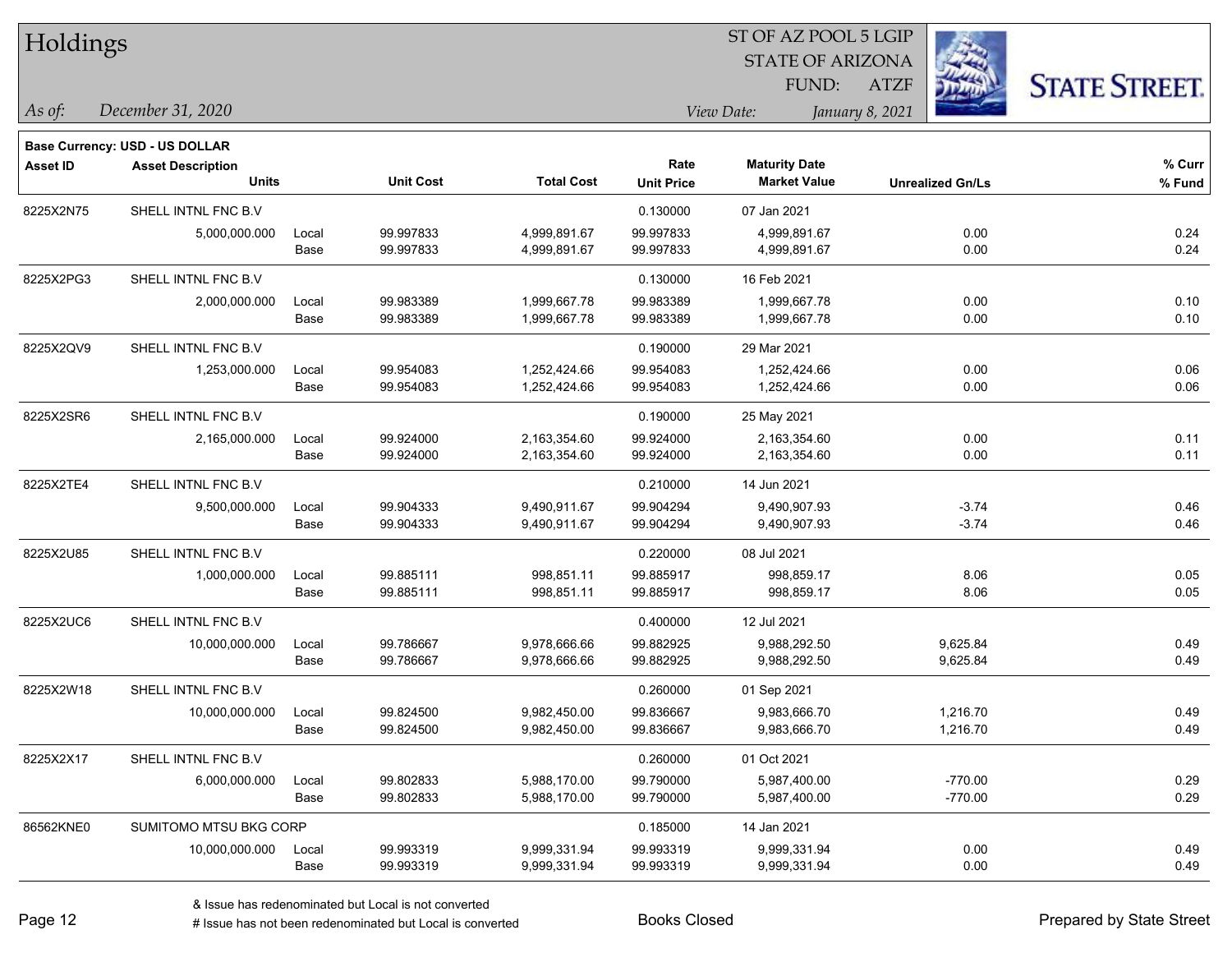| Holdings        |                                       |       |                  |                   |                   | ST OF AZ POOL 5 LGIP    |                         |                      |
|-----------------|---------------------------------------|-------|------------------|-------------------|-------------------|-------------------------|-------------------------|----------------------|
|                 |                                       |       |                  |                   |                   | <b>STATE OF ARIZONA</b> |                         |                      |
|                 |                                       |       |                  |                   |                   | FUND:                   | <b>ATZF</b>             | <b>STATE STREET.</b> |
| As of:          | December 31, 2020                     |       |                  |                   |                   | View Date:              | January 8, 2021         |                      |
|                 | <b>Base Currency: USD - US DOLLAR</b> |       |                  |                   |                   |                         |                         |                      |
| <b>Asset ID</b> | <b>Asset Description</b>              |       |                  |                   | Rate              | <b>Maturity Date</b>    |                         | % Curr               |
|                 | <b>Units</b>                          |       | <b>Unit Cost</b> | <b>Total Cost</b> | <b>Unit Price</b> | <b>Market Value</b>     | <b>Unrealized Gn/Ls</b> | $%$ Fund             |
| 86562KPB4       | SUMITOMO MTSU BKG CORP                |       |                  |                   | 0.205000          | 11 Feb 2021             |                         |                      |
|                 | 20,450,000.000                        | Local | 99.976653        | 20,445,225.49     | 99.976653         | 20,445,225.49           | 0.00                    | 1.00                 |
|                 |                                       | Base  | 99.976653        | 20,445,225.49     | 99.976653         | 20,445,225.49           | 0.00                    | 1.00                 |
| 86563GNF5       | SUMITOMO MITSUI TRUST NY              |       |                  |                   | 0.180000          | 15 Jan 2021             |                         |                      |
|                 | 1,055,000.000                         | Local | 99.993000        | 1,054,926.15      | 99.993000         | 1,054,926.15            | 0.00                    | 0.05                 |
|                 |                                       | Base  | 99.993000        | 1,054,926.15      | 99.993000         | 1,054,926.15            | 0.00                    | 0.05                 |
| 86564GNB3       | SUMITOMO MITSUI TRUST NY              |       |                  |                   | 0.230000          | 25 Mar 2021             |                         |                      |
|                 | 3,280,000.000                         | Local | 99.999997        | 3,279,999.90      | 99.999997         | 3,279,999.90            | 0.00                    | 0.16                 |
|                 |                                       | Base  | 99.999997        | 3,279,999.90      | 99.999997         | 3,279,999.90            | 0.00                    | 0.16                 |
| 88602TN74       | THUNDER BAY FNDNG LLC                 |       |                  |                   | 0.160000          | 07 Jan 2021             |                         |                      |
|                 | 10,022,000.000                        | Local | 99.997333        | 10,021,732.75     | 99.997333         | 10,021,732.75           | 0.00                    | 0.49                 |
|                 |                                       | Base  | 99.997333        | 10,021,732.75     | 99.997333         | 10,021,732.75           | 0.00                    | 0.49                 |
| 88602TNM1       | THUNDER BAY FNDNG LLC                 |       |                  |                   | 0.190000          | 21 Jan 2021             |                         |                      |
|                 | 13,500,000.000                        | Local | 99.989444        | 13,498,575.00     | 99.989444         | 13,498,575.00           | 0.00                    | 0.66                 |
|                 |                                       | Base  | 99.989444        | 13,498,575.00     | 99.989444         | 13,498,575.00           | 0.00                    | 0.66                 |
| 88602TQ97       | THUNDER BAY FNDNG LLC                 |       |                  |                   | 0.200000          | 09 Mar 2021             |                         |                      |
|                 | 1,500,000.000                         | Local | 99.962778        | 1,499,441.67      | 99.962778         | 1,499,441.67            | 0.00                    | 0.07                 |
|                 |                                       | Base  | 99.962778        | 1,499,441.67      | 99.962778         | 1,499,441.67            | 0.00                    | 0.07                 |
| 88603HD47       | THUNDER BAY FNDNG LLC                 |       |                  |                   | 0.250000          | 29 Mar 2021             |                         |                      |
|                 | 15,000,000.000                        | Local | 99.939583        | 14,990,937.50     | 99.939583         | 14,990,937.50           | 0.00                    | 0.73                 |
|                 |                                       | Base  | 99.939583        | 14,990,937.50     | 99.939583         | 14,990,937.50           | 0.00                    | 0.73                 |
| 89114NR56       | TORONTO-DOMINION                      |       |                  |                   | 0.180000          | 21 Jan 2021             |                         |                      |
|                 | 25,000,000.000                        | Local | 100.000000       | 25,000,000.00     | 100.000000        | 25,000,000.00           | 0.00                    | 1.22                 |
|                 |                                       | Base  | 100.000000       | 25,000,000.00     | 100.000000        | 25,000,000.00           | 0.00                    | 1.22                 |
| 89119AP10       | <b>TORONTO DOMINION BANK</b>          |       |                  |                   | 0.170000          | 01 Feb 2021             |                         |                      |
|                 | 15,000,000.000                        | Local | 99.985361        | 14,997,804.17     | 99.985361         | 14,997,804.17           | 0.00                    | 0.73                 |
|                 |                                       | Base  | 99.985361        | 14,997,804.17     | 99.985361         | 14,997,804.17           | 0.00                    | 0.73                 |
| 89119ATV0       | TORONTO DOMINION BANK                 |       |                  |                   | 0.210000          | 29 Jun 2021             |                         |                      |
|                 | 10,000,000.000                        | Local | 99.895583        | 9,989,558.33      | 99.882667         | 9,988,266.70            | $-1,291.63$             | 0.49                 |
|                 |                                       | Base  | 99.895583        | 9,989,558.33      | 99.882667         | 9,988,266.70            | $-1,291.63$             | 0.49                 |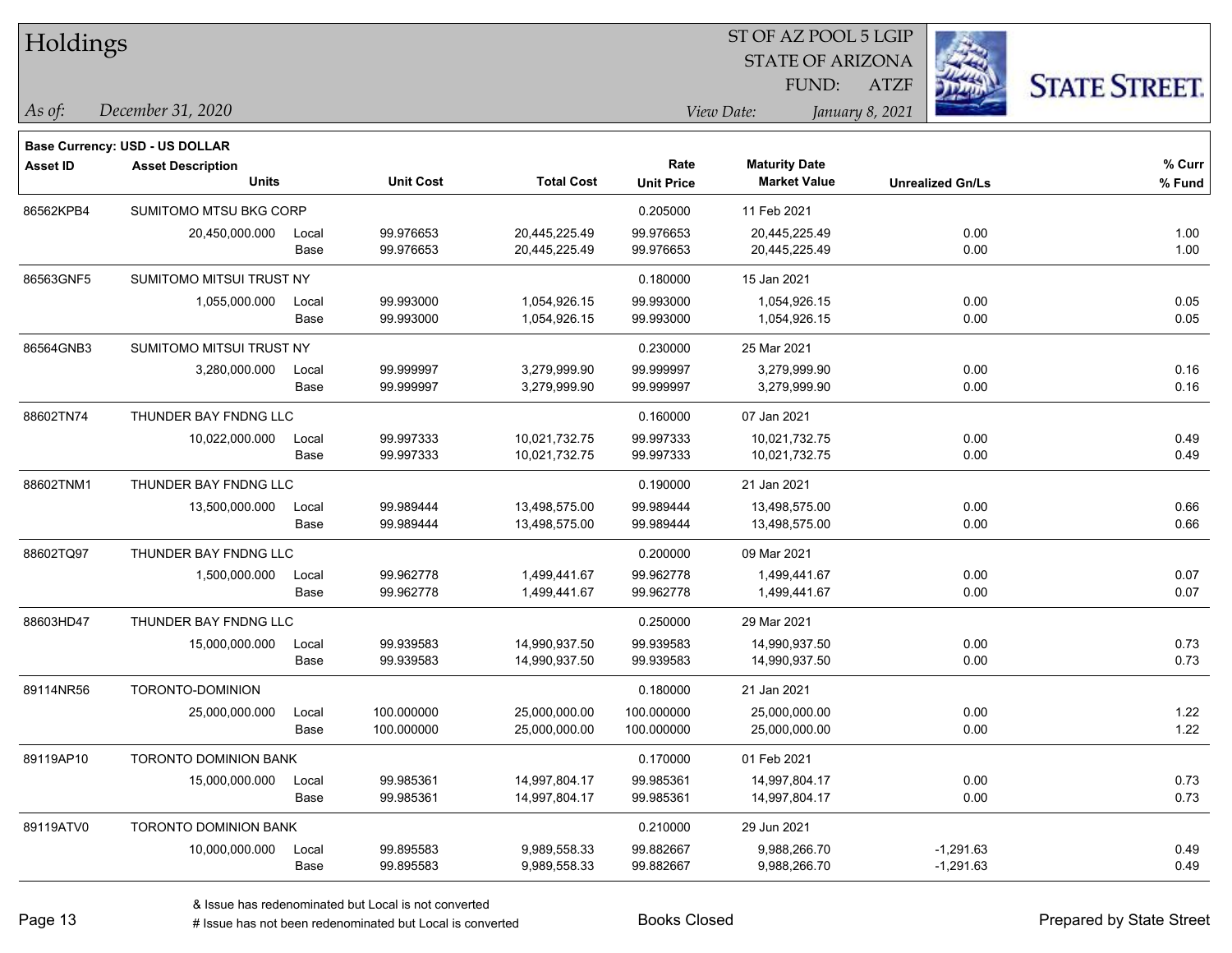| Holdings        |                                                 |       |                  |                   |                   | ST OF AZ POOL 5 LGIP    |                 |                         |                      |
|-----------------|-------------------------------------------------|-------|------------------|-------------------|-------------------|-------------------------|-----------------|-------------------------|----------------------|
|                 |                                                 |       |                  |                   |                   | <b>STATE OF ARIZONA</b> |                 |                         |                      |
|                 |                                                 |       |                  |                   |                   | FUND:                   | <b>ATZF</b>     |                         | <b>STATE STREET.</b> |
| As of:          | December 31, 2020                               |       |                  |                   |                   | View Date:              | January 8, 2021 |                         |                      |
|                 | <b>Base Currency: USD - US DOLLAR</b>           |       |                  |                   |                   |                         |                 |                         |                      |
| <b>Asset ID</b> | <b>Asset Description</b>                        |       |                  |                   | Rate              | <b>Maturity Date</b>    |                 |                         | % Curr               |
|                 | <b>Units</b>                                    |       | <b>Unit Cost</b> | <b>Total Cost</b> | <b>Unit Price</b> | <b>Market Value</b>     |                 | <b>Unrealized Gn/Ls</b> | % Fund               |
| 89233GPS9       | TOYOTA MOTOR CREDIT                             |       |                  |                   | 0.170000          | 26 Feb 2021             |                 |                         |                      |
|                 | 25,000,000.000                                  | Local | 99.973556        | 24,993,388.89     | 99.973556         | 24,993,388.89           |                 | 0.00                    | 1.22                 |
|                 |                                                 | Base  | 99.973556        | 24,993,388.89     | 99.973556         | 24,993,388.89           |                 | 0.00                    | 1.22                 |
| 89233GRP3       | <b>TOYOTA MOTOR CREDIT</b>                      |       |                  |                   | 0.210000          | 23 Apr 2021             |                 |                         |                      |
|                 | 25,000,000.000                                  | Local | 99.934667        | 24,983,666.66     | 99.953675         | 24,988,418.75           |                 | 4,752.09                | 1.22                 |
|                 |                                                 | Base  | 99.934667        | 24,983,666.66     | 99.953675         | 24,988,418.75           |                 | 4,752.09                | 1.22                 |
| 90328AN66       | <b>USAA CAPITAL CORP</b>                        |       |                  |                   | 0.130000          | 06 Jan 2021             |                 |                         |                      |
|                 | 15,000,000.000                                  | Local | 99.998194        | 14,999,729.17     | 99.998194         | 14,999,729.17           |                 | 0.00                    | 0.73                 |
|                 |                                                 | Base  | 99.998194        | 14,999,729.17     | 99.998194         | 14,999,729.17           |                 | 0.00                    | 0.73                 |
| 91058TND4       | UNITED HEALTHCARE CO                            |       |                  |                   | 0.170000          | 13 Jan 2021             |                 |                         |                      |
|                 | 10,000,000.000                                  | Local | 99.994333        | 9,999,433.34      | 99.994333         | 9,999,433.34            |                 | 0.00                    | 0.49                 |
|                 |                                                 | Base  | 99.994333        | 9,999,433.34      | 99.994333         | 9,999,433.34            |                 | 0.00                    | 0.49                 |
| 91058TNL6       | UNITED HEALTHCARE CO                            |       |                  |                   | 0.190000          | 20 Jan 2021             |                 |                         |                      |
|                 | 4,200,000.000                                   | Local | 99.989972        | 4,199,578.83      | 99.989972         | 4,199,578.83            |                 | 0.00                    | 0.21                 |
|                 |                                                 | Base  | 99.989972        | 4,199,578.83      | 99.989972         | 4,199,578.83            |                 | 0.00                    | 0.21                 |
| 912796XE4       | TREASURY BILL 02/21 0.00000                     |       |                  |                   | 0.171000          | 25 Feb 2021             |                 |                         |                      |
|                 | 10,000,000.000                                  | Local | 99.973875        | 9,997,387.50      | 99.973875         | 9,997,387.50            |                 | 0.00                    | 0.49                 |
|                 |                                                 | Base  | 99.973875        | 9,997,387.50      | 99.973875         | 9,997,387.50            |                 | 0.00                    | 0.49                 |
| 921FRK000       | BMO TRIPARTY MTGE CLAS/ISIT/RTRP MATU//20121224 |       |                  |                   | 0.050000          | 04 Jan 2021             |                 |                         |                      |
|                 | 44, 115, 185. 570                               | Local | 100.000000       | 44, 115, 185.57   | 100.000000        | 44,115,185.57           |                 | 0.00                    | 2.15                 |
|                 |                                                 | Base  | 100.000000       | 44, 115, 185.57   | 100.000000        | 44,115,185.57           |                 | 0.00                    | 2.15                 |
| 92646KNS7       | VICTORY RECEIVABLES                             |       |                  |                   | 0.190000          | 26 Jan 2021             |                 |                         |                      |
|                 | 23,000,000.000                                  | Local | 99.986806        | 22,996,965.28     | 99.986806         | 22,996,965.28           |                 | 0.00                    | 1.12                 |
|                 |                                                 | Base  | 99.986806        | 22,996,965.28     | 99.986806         | 22,996,965.28           |                 | 0.00                    | 1.12                 |
| 92646KPB2       | <b>VICTORY RECEIVABLES</b>                      |       |                  |                   | 0.190000          | 11 Feb 2021             |                 |                         |                      |
|                 | 8,000,000.000                                   | Local | 99.978361        | 7,998,268.89      | 99.978361         | 7,998,268.89            |                 | 0.00                    | 0.39                 |
|                 |                                                 | Base  | 99.978361        | 7,998,268.89      | 99.978361         | 7,998,268.89            |                 | 0.00                    | 0.39                 |
| 92646KQ21       | <b>VICTORY RECEIVABLES</b>                      |       |                  |                   | 0.220000          | 02 Mar 2021             |                 |                         |                      |
|                 | 15,000,000.000                                  | Local | 99.963333        | 14,994,500.00     | 99.963333         | 14,994,500.00           |                 | 0.00                    | 0.73                 |
|                 |                                                 | Base  | 99.963333        | 14,994,500.00     | 99.963333         | 14,994,500.00           |                 | 0.00                    | 0.73                 |

denote the redenominated but Local is converted Books Closed Prepared by State Street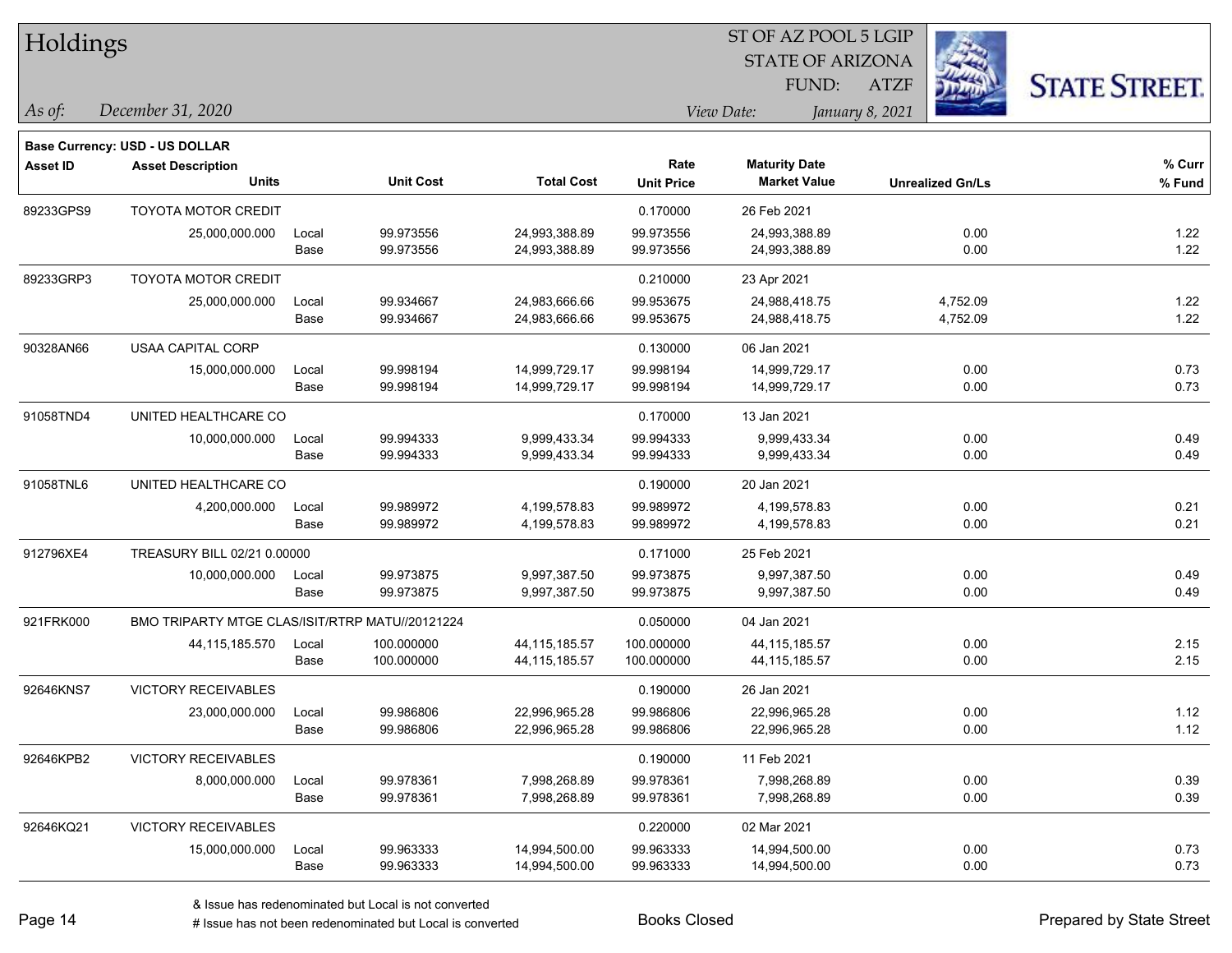| Holdings               |                                                    |       |                  |                   |                   | ST OF AZ POOL 5 LGIP    |                         |                      |
|------------------------|----------------------------------------------------|-------|------------------|-------------------|-------------------|-------------------------|-------------------------|----------------------|
|                        |                                                    |       |                  |                   |                   | <b>STATE OF ARIZONA</b> |                         |                      |
|                        |                                                    |       |                  |                   |                   | FUND:                   | <b>ATZF</b>             | <b>STATE STREET.</b> |
| $\vert$ As of:         | December 31, 2020                                  |       |                  |                   |                   | View Date:              | January 8, 2021         |                      |
|                        | <b>Base Currency: USD - US DOLLAR</b>              |       |                  |                   |                   |                         |                         |                      |
| <b>Asset ID</b>        | <b>Asset Description</b>                           |       |                  |                   | Rate              | <b>Maturity Date</b>    |                         | % Curr               |
|                        | <b>Units</b>                                       |       | <b>Unit Cost</b> | <b>Total Cost</b> | <b>Unit Price</b> | <b>Market Value</b>     | <b>Unrealized Gn/Ls</b> | % Fund               |
| 927YHY004              | RBC CAPITAL MARKETS REPO 04/16 VAR                 |       |                  |                   | 0.030000          | 04 Jan 2021             |                         |                      |
|                        | 50,000,000.000                                     | Local | 100.000000       | 50,000,000.00     | 100.000000        | 50,000,000.00           | 0.00                    | 2.44                 |
|                        |                                                    | Base  | 100.000000       | 50,000,000.00     | 100.000000        | 50,000,000.00           | 0.00                    | 2.44                 |
| 9612C0QH5              | <b>WESTPAC BANKING CORP.</b>                       |       |                  |                   | 0.205000          | 17 Mar 2021             |                         |                      |
|                        | 25,000,000.000                                     | Local | 99.957292        | 24,989,322.92     | 99.957292         | 24,989,322.92           | 0.00                    | 1.22                 |
|                        |                                                    | Base  | 99.957292        | 24,989,322.92     | 99.957292         | 24,989,322.92           | 0.00                    | 1.22                 |
| 979QRC005              | <b>BANK OF AMERICA REPO</b>                        |       |                  |                   | 0.050000          | 04 Jan 2021             |                         |                      |
|                        | 100,000,000.000                                    | Local | 100.000000       | 100,000,000.00    | 100.000000        | 100,000,000.00          | 0.00                    | 4.88                 |
|                        |                                                    | Base  | 100.000000       | 100,000,000.00    | 100.000000        | 100,000,000.00          | 0.00                    | 4.88                 |
| <b>US DOLLAR Total</b> |                                                    |       |                  |                   |                   |                         |                         |                      |
|                        | 1,876,313,185.570                                  | Local |                  | 1,875,807,955.81  |                   | 1,875,821,493.13        | 13,537.32               | 91.58                |
|                        |                                                    | Base  |                  | 1,875,807,955.81  |                   | 1,875,821,493.13        | 13,537.32               | 91.58                |
|                        | <b>CASH EQUIVALENT Total</b>                       |       |                  |                   |                   |                         |                         |                      |
|                        | 1,876,313,185.570                                  | Base  |                  | 1,875,807,955.81  |                   | 1,875,821,493.13        | 13,537.32               | 91.58                |
| <b>FIXED INCOME</b>    |                                                    |       |                  |                   |                   |                         |                         |                      |
| <b>US DOLLAR</b>       |                                                    |       |                  |                   |                   |                         | Exchange Rate:          | 1.000000             |
| 14316HAA0              | CARMAX AUTO OWNER TRUST CARMX 2020 4 A1            |       |                  |                   | 0.241980          | 15 Oct 2021             |                         |                      |
|                        | 7,837,895.260                                      | Local | 100.000000       | 7,837,895.26      | 100.000010        | 7,837,896.04            | 0.78                    | 0.38                 |
| Original Face:         | 12,000,000.000                                     | Base  | 100.000000       | 7,837,895.26      | 100.000010        | 7,837,896.04            | 0.78                    | 0.38                 |
| 313396M91              | FREDDIE MAC DISCOUNT NT DISCOUNT NOT 11/20 0.00000 |       |                  |                   |                   | 02 Nov 2020             |                         |                      |
|                        | 0.000                                              | Local | 0.000000         | $-0.10$           | 0.000000          | 0.00                    | 0.10                    | 0.00                 |
|                        |                                                    | Base  | 0.000000         | $-0.10$           | 0.000000          | 0.00                    | 0.10                    | 0.00                 |
| 362569AH8              | GM FINANCIAL AUTOMOBILE LEASIN GMALT 2020 3 A1     |       |                  |                   | 0.178140          | 20 Oct 2021             |                         |                      |
|                        | 3,342,266.190                                      | Local | 100.000000       | 3,342,266.19      | 100.000000        | 3,342,266.19            | 0.00                    | 0.16                 |
| Original Face:         | 8,000,000.000                                      | Base  | 100.000000       | 3,342,266.19      | 100.000000        | 3,342,266.19            | 0.00                    | 0.16                 |
| 43813KAA0              | HONDA AUTO RECEIVABLES OWNER T HAROT 2020 3 A1     |       |                  |                   | 0.188770          | 18 Oct 2021             |                         |                      |
|                        | 5,834,192.920                                      | Local | 100.000000       | 5,834,192.92      | 100.000010        | 5,834,193.50            | 0.58                    | 0.28                 |
| Original Face:         | 10,500,000.000                                     | Base  | 100.000000       | 5,834,192.92      | 100.000010        | 5,834,193.50            | 0.58                    | 0.28                 |

& Issue has redenominated but Local is not converted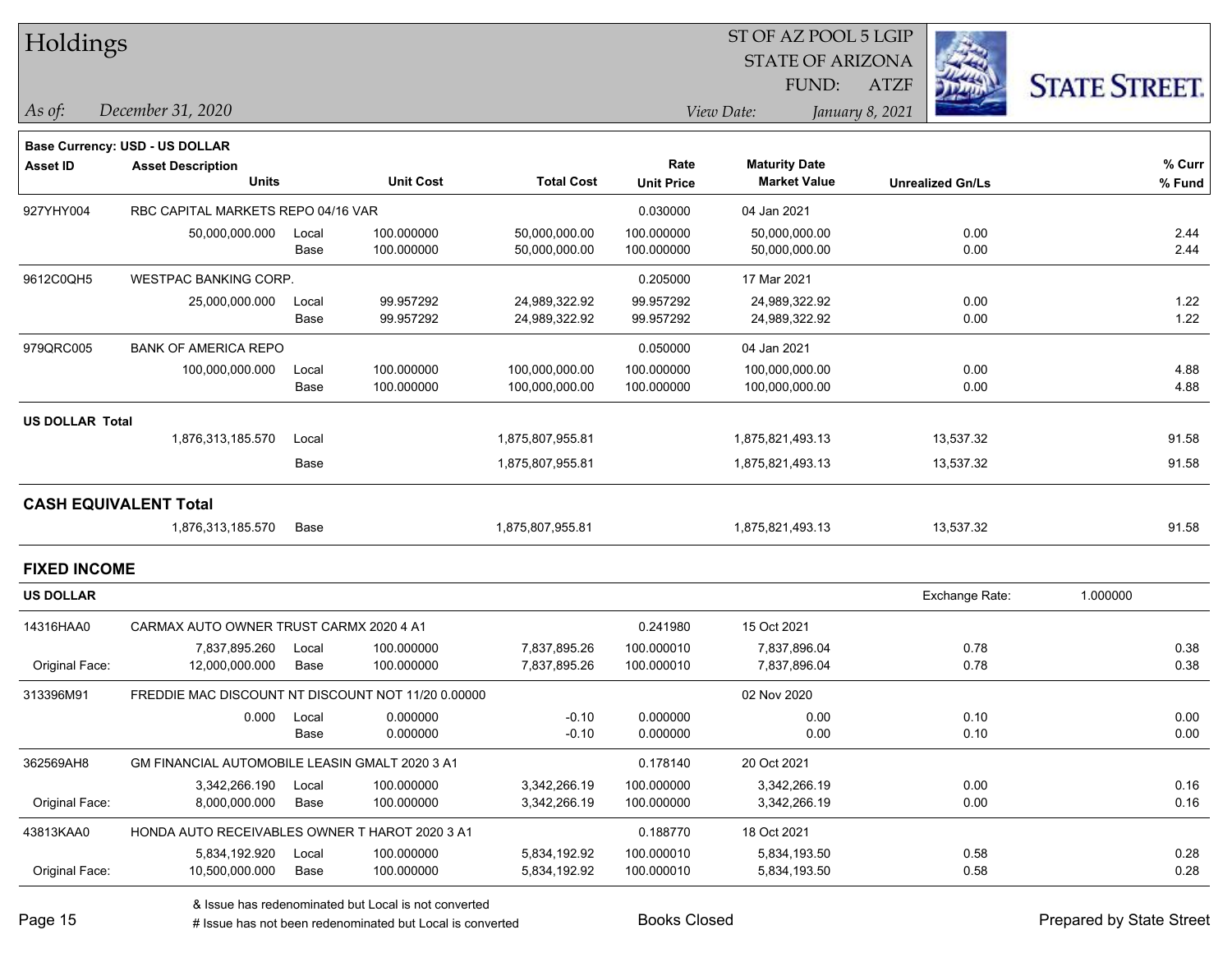| Holdings        |                                                                   |       |                                                     |                   |                   | ST OF AZ POOL 5 LGIP    |                 |                         |                      |
|-----------------|-------------------------------------------------------------------|-------|-----------------------------------------------------|-------------------|-------------------|-------------------------|-----------------|-------------------------|----------------------|
|                 |                                                                   |       |                                                     |                   |                   | <b>STATE OF ARIZONA</b> |                 |                         |                      |
|                 |                                                                   |       |                                                     |                   |                   | FUND:                   | <b>ATZF</b>     |                         | <b>STATE STREET.</b> |
| As of:          | December 31, 2020                                                 |       |                                                     |                   |                   | View Date:              | January 8, 2021 |                         |                      |
|                 |                                                                   |       |                                                     |                   |                   |                         |                 |                         |                      |
| <b>Asset ID</b> | <b>Base Currency: USD - US DOLLAR</b><br><b>Asset Description</b> |       |                                                     |                   | Rate              | <b>Maturity Date</b>    |                 |                         | % Curr               |
|                 | <b>Units</b>                                                      |       | <b>Unit Cost</b>                                    | <b>Total Cost</b> | <b>Unit Price</b> | <b>Market Value</b>     |                 | <b>Unrealized Gn/Ls</b> | % Fund               |
| 44891PAA2       |                                                                   |       | HYUNDAI AUTO LEASE SECURITIZAT HALST 2020 B A1 144A |                   | 0.200760          | 15 Oct 2021             |                 |                         |                      |
|                 | 2,117,603.020                                                     | Local | 100.000000                                          | 2,117,603.02      | 99.999500         | 2,117,592.43            |                 | $-10.59$                | 0.10                 |
| Original Face:  | 5,000,000.000                                                     | Base  | 100.000000                                          | 2,117,603.02      | 99.999500         | 2,117,592.43            |                 | $-10.59$                | 0.10                 |
| 44891RAA8       | HYUNDAI AUTO RECEIVABLES TRUST HART 2020 C A1                     |       |                                                     |                   | 0.185750          | 15 Nov 2021             |                 |                         |                      |
|                 | 6,719,007.190                                                     | Local | 100.000000                                          | 6,719,007.19      | 100.000210        | 6,719,021.30            |                 | 14.11                   | 0.33                 |
| Original Face:  | 10,000,000.000                                                    | Base  | 100.000000                                          | 6,719,007.19      | 100.000210        | 6,719,021.30            |                 | 14.11                   | 0.33                 |
| 45818KR20       | IADB DISCOUNT NOTE DISCOUNT NOT 11/20 0.00000                     |       |                                                     |                   |                   | 27 Nov 2020             |                 |                         |                      |
|                 | 0.000                                                             | Local | 0.000000                                            | $-0.13$           | 0.000000          | 0.00                    |                 | 0.13                    | 0.00                 |
|                 |                                                                   | Base  | 0.000000                                            | $-0.13$           | 0.000000          | 0.00                    |                 | 0.13                    | 0.00                 |
| 45818LAL4       | IADB DISCOUNT NOTE DISCOUNT NOT 01/21 0.00000                     |       |                                                     |                   |                   | 11 Jan 2021             |                 |                         |                      |
|                 | 20,000,000.000                                                    | Local | 99.997222                                           | 19,999,444.44     | 99.998639         | 19,999,727.80           |                 | 283.36                  | 0.98                 |
|                 |                                                                   | Base  | 99.997222                                           | 19,999,444.44     | 99.998639         | 19,999,727.80           |                 | 283.36                  | 0.98                 |
| 459052D37       | IBRD DISCOUNT NOTE DISCOUNT NOT 08/20 0.00000                     |       |                                                     |                   |                   | 24 Aug 2020             |                 |                         |                      |
|                 | 0.000                                                             | Local | 0.000000                                            | $-0.02$           | 0.000000          | 0.00                    |                 | 0.02                    | 0.00                 |
|                 |                                                                   | Base  | 0.000000                                            | $-0.02$           | 0.000000          | 0.00                    |                 | 0.02                    | 0.00                 |
| 459052F92       | IBRD DISCOUNT NOTE DISCOUNT NOT 09/20 0.00000                     |       |                                                     |                   |                   | 15 Sep 2020             |                 |                         |                      |
|                 | 0.000                                                             | Local | 0.000000                                            | $-0.05$           | 0.000000          | 0.00                    |                 | 0.05                    | 0.00                 |
|                 |                                                                   | Base  | 0.000000                                            | $-0.05$           | 0.000000          | 0.00                    |                 | 0.05                    | 0.00                 |
| 89236XAA4       | TOYOTA AUTO RECEIVABLES OWNER TAOT 2020 D A1                      |       |                                                     |                   | 0.163750          | 15 Oct 2021             |                 |                         |                      |
|                 | 6,685,528.520                                                     | Local | 100.000000                                          | 6,685,528.52      | 99.998050         | 6,685,398.15            |                 | $-130.37$               | 0.33                 |
| Original Face:  | 15,000,000.000                                                    | Base  | 100.000000                                          | 6,685,528.52      | 99.998050         | 6,685,398.15            |                 | $-130.37$               | 0.33                 |
| 9127962F5       | TREASURY BILL 03/21 0.00000                                       |       |                                                     |                   |                   | 25 Mar 2021             |                 |                         |                      |
|                 | 10,000,000.000                                                    | Local | 99.979965                                           | 9,997,996.51      | 99.983333         | 9,998,333.30            |                 | 336.79                  | 0.49                 |
|                 |                                                                   | Base  | 99.979965                                           | 9,997,996.51      | 99.983333         | 9,998,333.30            |                 | 336.79                  | 0.49                 |
| 9127962J7       | TREASURY BILL 10/20 0.00000                                       |       |                                                     |                   |                   | 01 Oct 2020             |                 |                         |                      |
|                 | 0.000                                                             | Local | 0.000000                                            | $-0.07$           | 0.000000          | 0.00                    |                 | 0.07                    | 0.00                 |
|                 |                                                                   | Base  | 0.000000                                            | $-0.07$           | 0.000000          | 0.00                    |                 | 0.07                    | 0.00                 |
| 9127962W8       | TREASURY BILL 06/20 0.00000                                       |       |                                                     |                   |                   | 23 Jun 2020             |                 |                         |                      |
|                 | 0.000                                                             | Local | 0.000000                                            | $-0.07$           | 0.000000          | 0.00                    |                 | 0.07                    | 0.00                 |
|                 |                                                                   | Base  | 0.000000                                            | $-0.07$           | 0.000000          | 0.00                    |                 | 0.07                    | 0.00                 |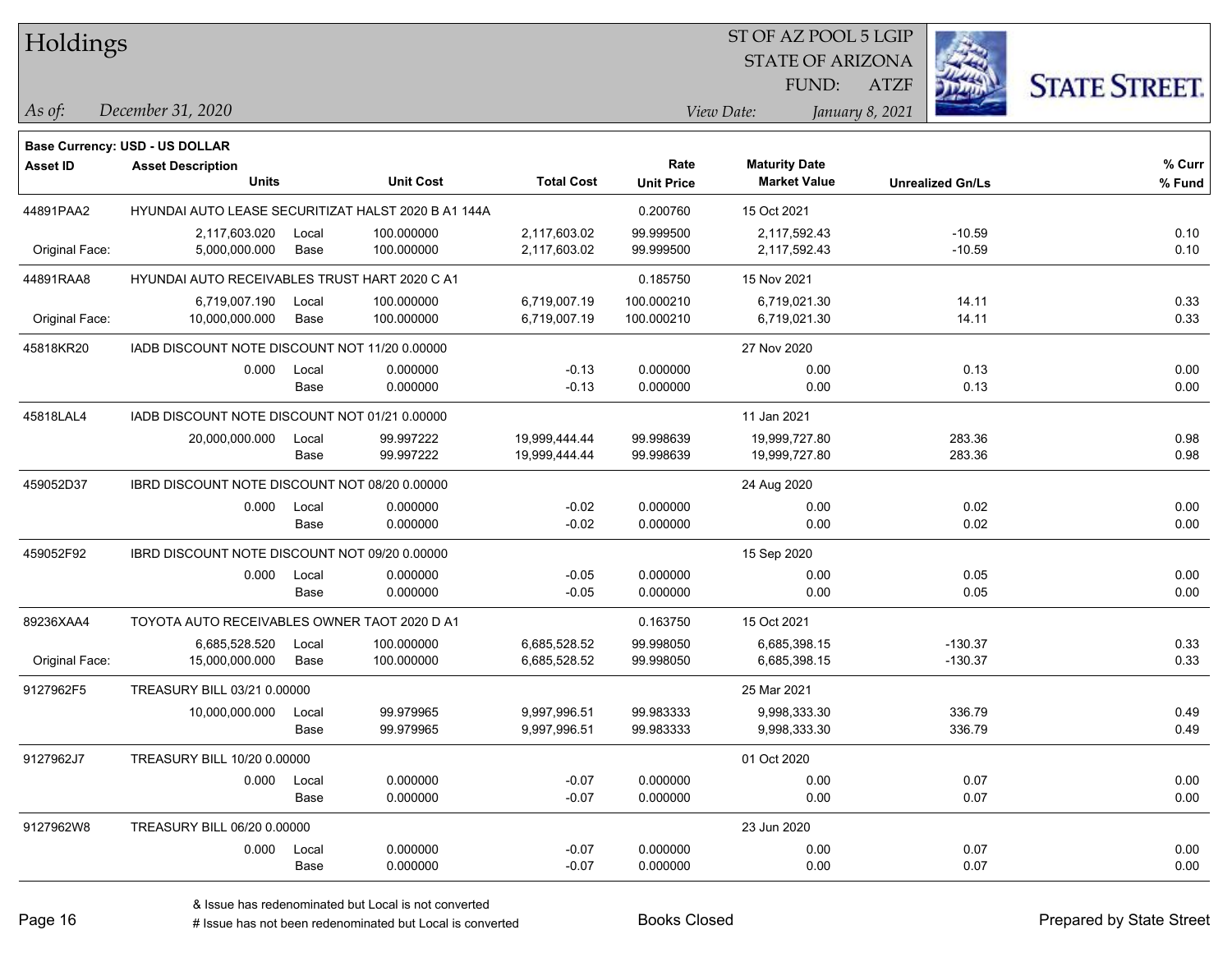| Holdings        |                                       |       |                  |                   |                   | 51 OF AZ POOL 5 LGIP    |                         |                      |
|-----------------|---------------------------------------|-------|------------------|-------------------|-------------------|-------------------------|-------------------------|----------------------|
|                 |                                       |       |                  |                   |                   | <b>STATE OF ARIZONA</b> |                         |                      |
|                 |                                       |       |                  |                   |                   | FUND:                   | <b>ATZF</b>             | <b>STATE STREET.</b> |
| As of:          | December 31, 2020                     |       |                  |                   |                   | View Date:              | January 8, 2021         |                      |
|                 | <b>Base Currency: USD - US DOLLAR</b> |       |                  |                   |                   |                         |                         |                      |
| <b>Asset ID</b> | <b>Asset Description</b>              |       |                  |                   | Rate              | <b>Maturity Date</b>    |                         | % Curr               |
|                 | <b>Units</b>                          |       | <b>Unit Cost</b> | <b>Total Cost</b> | <b>Unit Price</b> | <b>Market Value</b>     | <b>Unrealized Gn/Ls</b> | % Fund               |
| 9127962X6       | TREASURY BILL 06/20 0.00000           |       |                  |                   | 0.010000          | 30 Jun 2020             |                         |                      |
|                 | 0.000                                 | Local | 0.000000         | 232.81            | 0.000000          | 0.00                    | $-232.81$               | 0.00                 |
|                 |                                       | Base  | 0.000000         | 232.81            | 0.000000          | 0.00                    | $-232.81$               | 0.00                 |
| 9127963F4       | TREASURY BILL 07/20 0.00000           |       |                  |                   |                   | 21 Jul 2020             |                         |                      |
|                 | 0.000                                 | Local | 0.000000         | $-0.04$           | 0.000000          | 0.00                    | 0.04                    | 0.00                 |
|                 |                                       | Base  | 0.000000         | $-0.04$           | 0.000000          | 0.00                    | 0.04                    | 0.00                 |
| 9127963J6       | TREASURY BILL 12/20 0.00000           |       |                  |                   |                   | 10 Dec 2020             |                         |                      |
|                 | 0.000                                 | Local | 0.000000         | $-0.03$           | 0.000000          | 0.00                    | 0.03                    | 0.00                 |
|                 |                                       | Base  | 0.000000         | $-0.03$           | 0.000000          | 0.00                    | 0.03                    | 0.00                 |
| 9127963P2       | TREASURY BILL 08/20 0.00000           |       |                  |                   |                   | 18 Aug 2020             |                         |                      |
|                 | 0.000                                 | Local | 0.000000         | $-0.07$           | 0.000000          | 0.00                    | 0.07                    | 0.00                 |
|                 |                                       | Base  | 0.000000         | $-0.07$           | 0.000000          | 0.00                    | 0.07                    | 0.00                 |
| 9127963Q0       | TREASURY BILL 08/20 0.00000           |       |                  |                   |                   | 25 Aug 2020             |                         |                      |
|                 | 0.000                                 | Local | 0.000000         | $-0.03$           | 0.000000          | 0.00                    | 0.03                    | 0.00                 |
|                 |                                       | Base  | 0.000000         | $-0.03$           | 0.000000          | 0.00                    | 0.03                    | 0.00                 |
| 9127963T4       | TREASURY BILL 01/21 0.00000           |       |                  |                   | 0.010000          | 07 Jan 2021             |                         |                      |
|                 | 10,000,000.000                        | Local | 99.997315        | 9,999,731.50      | 99.999750         | 9,999,975.00            | 243.50                  | 0.49                 |
|                 |                                       | Base  | 99.997315        | 9,999,731.50      | 99.999750         | 9,999,975.00            | 243.50                  | 0.49                 |
| 9127964A4       | TREASURY BILL 09/20 0.00000           |       |                  |                   | 0.010000          | 29 Sep 2020             |                         |                      |
|                 | 0.000                                 | Local | 0.000000         | $-0.04$           | 0.000000          | 0.00                    | 0.04                    | 0.00                 |
|                 |                                       | Base  | 0.000000         | $-0.04$           | 0.000000          | 0.00                    | 0.04                    | 0.00                 |
| 9127964J5       | TREASURY BILL 10/20 0.00000           |       |                  |                   |                   | 20 Oct 2020             |                         |                      |
|                 | 0.000                                 | Local | 0.000000         | $-0.04$           | 0.000000          | 0.00                    | 0.04                    | 0.00                 |
|                 |                                       | Base  | 0.000000         | $-0.04$           | 0.000000          | 0.00                    | 0.04                    | 0.00                 |
| 9127964M8       | TREASURY BILL 03/21 0.00000           |       |                  |                   | 0.010000          | 11 Mar 2021             |                         |                      |
|                 | 10,000,000.000                        | Local | 99.977767        | 9,997,776.68      | 99.986250         | 9,998,625.00            | 848.32                  | 0.49                 |
|                 |                                       | Base  | 99.977767        | 9,997,776.68      | 99.986250         | 9,998,625.00            | 848.32                  | 0.49                 |
| 9127964N6       | TREASURY BILL 03/21 0.00000           |       |                  |                   | 0.010000          | 18 Mar 2021             |                         |                      |
|                 | 10,000,000.000                        | Local | 99.974034        | 9,997,403.35      | 99.985806         | 9,998,580.60            | 1,177.25                | 0.49                 |
|                 |                                       | Base  | 99.974034        | 9,997,403.35      | 99.985806         | 9,998,580.60            | 1,177.25                | 0.49                 |

 $\overline{S}$   $\overline{S}$   $\overline{S}$   $\overline{S}$   $\overline{S}$   $\overline{S}$   $\overline{S}$   $\overline{S}$   $\overline{S}$   $\overline{S}$   $\overline{S}$   $\overline{S}$   $\overline{S}$   $\overline{S}$   $\overline{S}$   $\overline{S}$   $\overline{S}$   $\overline{S}$   $\overline{S}$   $\overline{S}$   $\overline{S}$   $\overline{S}$   $\overline{S}$   $\overline{S}$   $\overline{$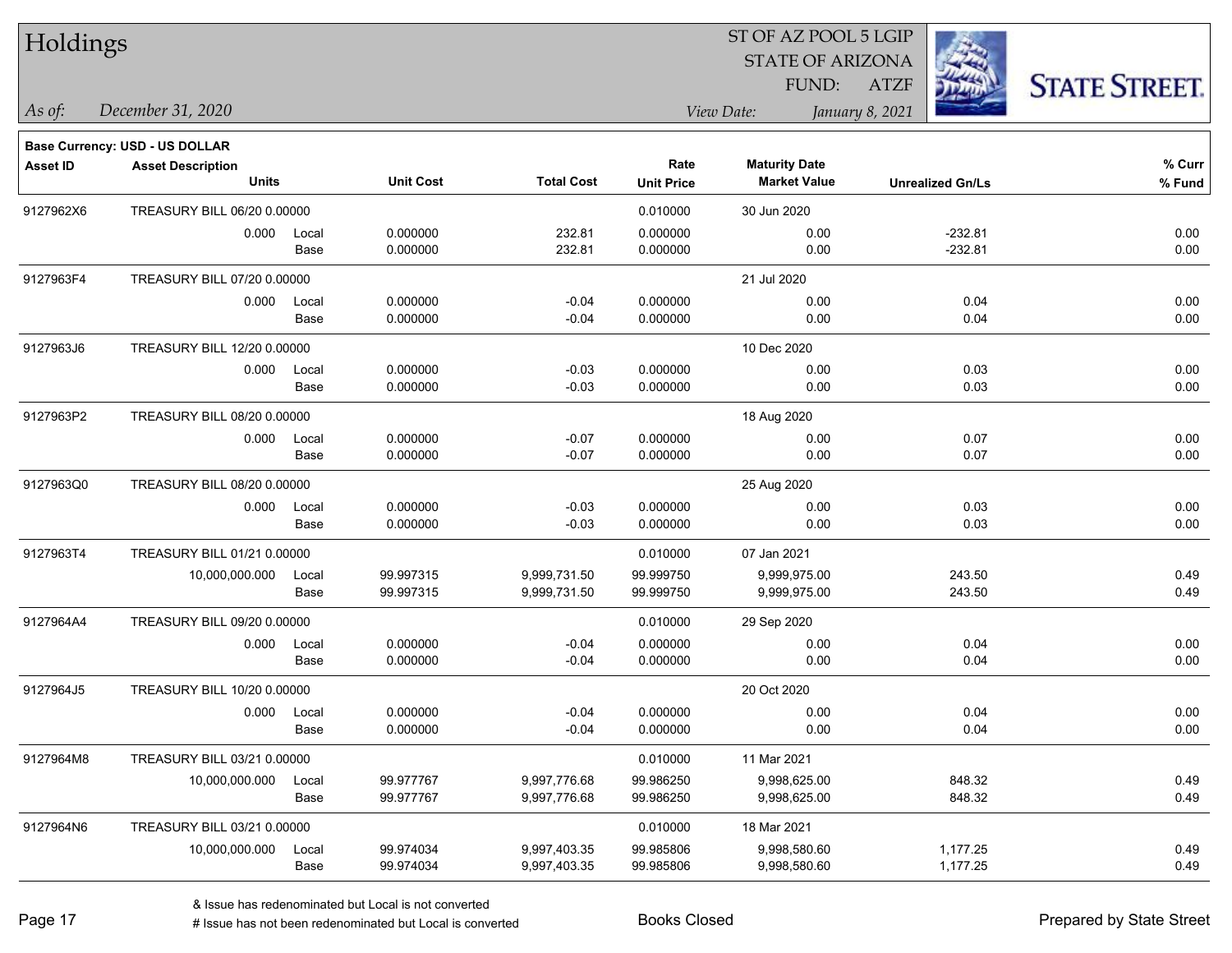| Holdings        |                                                                                   |                     |                        |                              |                           | 51 OF AZ POOL 5 LGIP<br><b>STATE OF ARIZONA</b><br>FUND: | <b>ATZF</b>             | <b>STATE STREET.</b> |
|-----------------|-----------------------------------------------------------------------------------|---------------------|------------------------|------------------------------|---------------------------|----------------------------------------------------------|-------------------------|----------------------|
| As of:          | December 31, 2020                                                                 |                     |                        |                              |                           | View Date:<br>January 8, 2021                            |                         |                      |
| <b>Asset ID</b> | <b>Base Currency: USD - US DOLLAR</b><br><b>Asset Description</b><br><b>Units</b> |                     | <b>Unit Cost</b>       | <b>Total Cost</b>            | Rate<br><b>Unit Price</b> | <b>Maturity Date</b><br><b>Market Value</b>              | <b>Unrealized Gn/Ls</b> | % Curr<br>% Fund     |
| 9127964P1       | TREASURY BILL 04/21 0.00000                                                       |                     |                        |                              |                           | 01 Apr 2021                                              |                         |                      |
|                 | 10,000,000.000                                                                    | Local<br>Base       | 99.977250<br>99.977250 | 9,997,724.98<br>9,997,724.98 | 99.980667<br>99.980667    | 9,998,066.70<br>9,998,066.70                             | 341.72<br>341.72        | 0.49<br>0.49         |
| 9127964Y2       | TREASURY BILL 04/21 0.00000                                                       |                     |                        |                              | 0.010000                  | 15 Apr 2021                                              |                         |                      |
|                 | 10,000,000.000                                                                    | Local<br>Base       | 99.966778<br>99.966778 | 9,996,677.77<br>9,996,677.77 | 99.976854<br>99.976854    | 9,997,685.40<br>9,997,685.40                             | 1,007.63<br>1,007.63    | 0.49<br>0.49         |
| 9127965D7       | TREASURY BILL 12/20 0.00000                                                       |                     |                        |                              | 0.010000                  | 22 Dec 2020                                              |                         |                      |
|                 | 0.000                                                                             | Local<br>Base       | 0.000000<br>0.000000   | $-0.04$<br>$-0.04$           | 0.000000<br>0.000000      | 0.00<br>0.00                                             | 0.04<br>0.04            | 0.00<br>0.00         |
| 912796A82       | TREASURY BILL 01/21 0.00000                                                       |                     |                        |                              |                           | 26 Jan 2021                                              |                         |                      |
|                 | 10,000,000.000                                                                    | Local<br>Base       | 99.992424<br>99.992424 | 9,999,242.36<br>9,999,242.36 | 99.997097<br>99.997097    | 9,999,709.70<br>9,999,709.70                             | 467.34<br>467.34        | 0.49<br>0.49         |
| 912796B40       | TREASURY BILL 07/21 0.00000                                                       |                     |                        |                              | 0.010000                  | 01 Jul 2021                                              |                         |                      |
|                 | 10,000,000.000                                                                    | Local<br>Base       | 99.950979<br>99.950979 | 9,995,097.88<br>9,995,097.88 | 99.957890<br>99.957890    | 9,995,789.00<br>9,995,789.00                             | 691.12<br>691.12        | 0.49<br>0.49         |
| 912796B99       | TREASURY BILL 02/21 0.00000                                                       |                     |                        |                              |                           | 23 Feb 2021                                              |                         |                      |
|                 | 10,000,000.000                                                                    | Local<br>Base       | 99.985940<br>99.985940 | 9,998,594.03<br>9,998,594.03 | 99.991319<br>99.991319    | 9,999,131.90<br>9,999,131.90                             | 537.87<br>537.87        | 0.49<br>0.49         |
| 912796C98       | CASH MGMT BILL 03/21 0.00000                                                      |                     |                        |                              |                           | 23 Mar 2021                                              |                         |                      |
|                 | 10,000,000.000                                                                    | Local<br>Base       | 99.973563<br>99.973563 | 9,997,356.25<br>9,997,356.25 | 99.983750<br>99.983750    | 9,998,375.00<br>9,998,375.00                             | 1,018.75<br>1,018.75    | 0.49<br>0.49         |
| 912796UC1       | TREASURY BILL 01/21 0.00000                                                       |                     |                        |                              |                           | 28 Jan 2021                                              |                         |                      |
|                 | 10,000,000.000                                                                    | Local<br>Base       | 99.989500<br>99.989500 | 9,998,950.00<br>9,998,950.00 | 99.996167<br>99.996167    | 9,999,616.70<br>9,999,616.70                             | 666.70<br>666.70        | 0.49<br>0.49         |
| 912796WX3       | TREASURY BILL 07/20 0.00000                                                       |                     |                        |                              |                           | 23 Jul 2020                                              |                         |                      |
|                 |                                                                                   | 0.000 Local<br>Base | 0.000000<br>0.000000   | $-0.03$<br>$-0.03$           | 0.000000<br>0.000000      | 0.00<br>0.00                                             | 0.03<br>0.03            | 0.00<br>0.00         |
| 912796XE4       | TREASURY BILL 02/21 0.00000                                                       |                     |                        |                              |                           | 25 Feb 2021                                              |                         |                      |
|                 | 10,000,000.000                                                                    | Local<br>Base       | 99.981667<br>99.981667 | 9,998,166.66<br>9,998,166.66 | 99.990250<br>99.990250    | 9,999,025.00<br>9,999,025.00                             | 858.34<br>858.34        | 0.49<br>0.49         |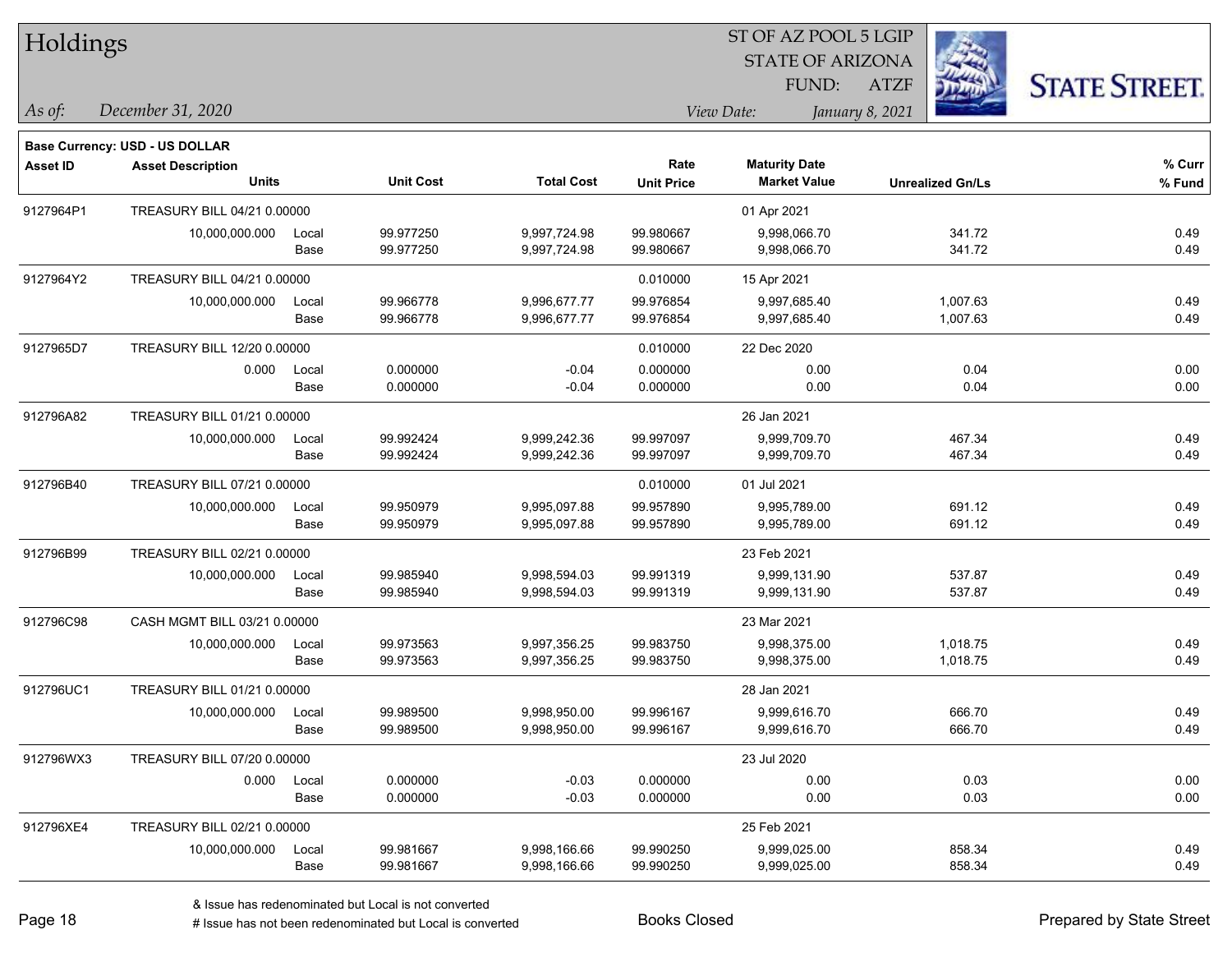| Holdings                       |                          |       |                  |                   |                   | ST OF AZ POOL 5 LGIP    |                 |                         |                      |
|--------------------------------|--------------------------|-------|------------------|-------------------|-------------------|-------------------------|-----------------|-------------------------|----------------------|
|                                |                          |       |                  |                   |                   | <b>STATE OF ARIZONA</b> |                 |                         |                      |
|                                |                          |       |                  |                   |                   | FUND:                   | <b>ATZF</b>     |                         | <b>STATE STREET.</b> |
| $\vert$ As of:                 | December 31, 2020        |       |                  |                   |                   | View Date:              | January 8, 2021 |                         |                      |
| Base Currency: USD - US DOLLAR |                          |       |                  |                   |                   |                         |                 |                         |                      |
| Asset ID                       | <b>Asset Description</b> |       |                  |                   | Rate              | <b>Maturity Date</b>    |                 |                         | % Curr               |
|                                | <b>Units</b>             |       | <b>Unit Cost</b> | <b>Total Cost</b> | <b>Unit Price</b> | <b>Market Value</b>     |                 | <b>Unrealized Gn/Ls</b> | % Fund               |
| <b>US DOLLAR Total</b>         |                          |       |                  |                   |                   |                         |                 |                         |                      |
|                                | 172,536,493.100          | Local |                  | 172,510,887.56    |                   | 172,519,008.71          |                 | 8,121.15                | 8.42                 |
| Original Face:                 | 60,500,000.000           | Base  |                  | 172,510,887.56    |                   | 172,519,008.71          |                 | 8,121.15                | 8.42                 |
| <b>FIXED INCOME Total</b>      |                          |       |                  |                   |                   |                         |                 |                         |                      |
|                                | 172,536,493.100          | Base  |                  | 172,510,887.56    |                   | 172,519,008.71          |                 | 8,121.15                | 8.42                 |
| Original Face:                 | 60,500,000.000           |       |                  |                   |                   |                         |                 |                         |                      |

Page 19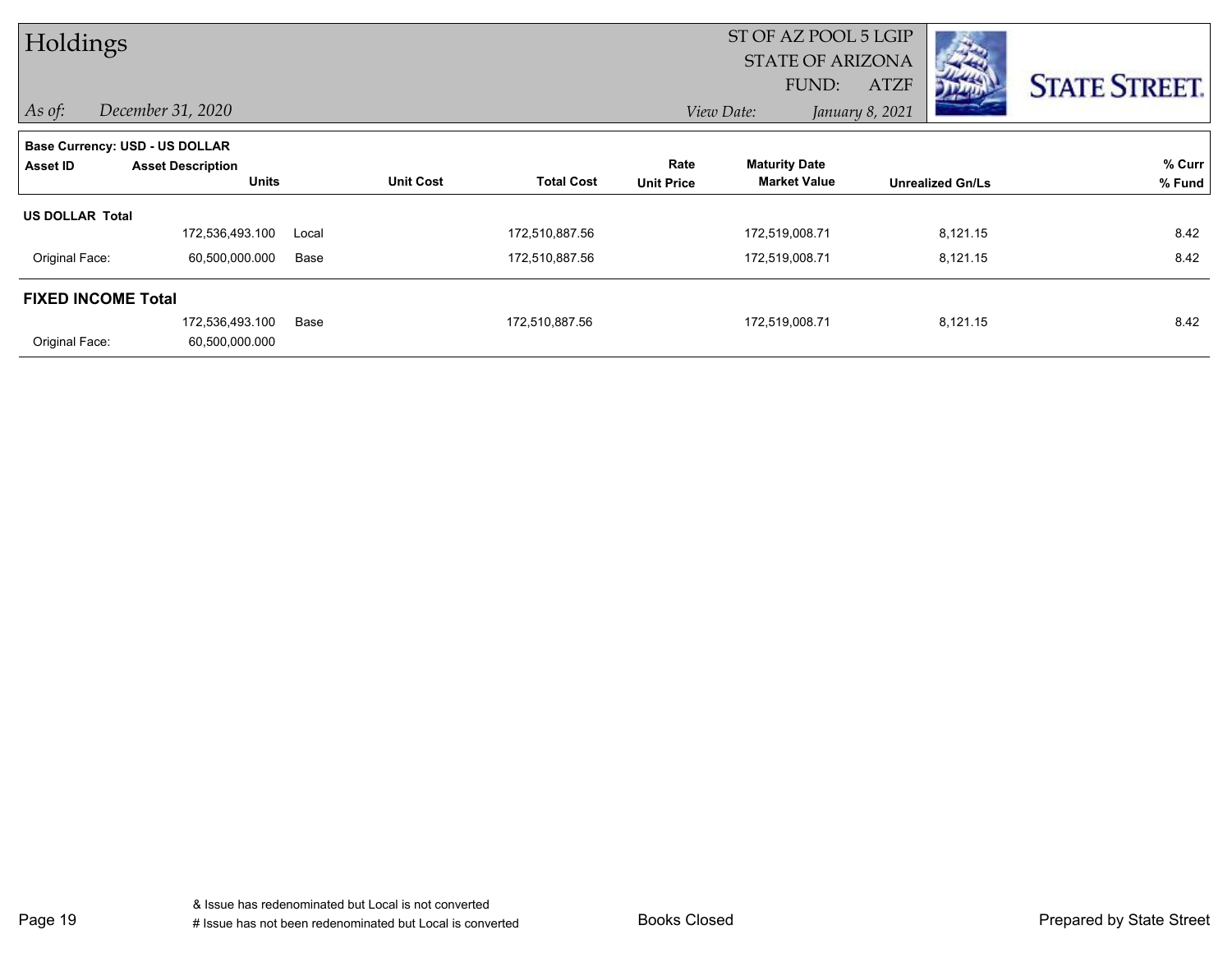| Holdings          |                                          |      |                  |                   |                           | ST OF AZ POOL 5 LGIP<br><b>STATE OF ARIZONA</b><br>FUND: | <b>ATZF</b>     |                         | <b>STATE STREET.</b> |
|-------------------|------------------------------------------|------|------------------|-------------------|---------------------------|----------------------------------------------------------|-----------------|-------------------------|----------------------|
| $\vert$ As of:    | December 31, 2020                        |      |                  |                   |                           | View Date:                                               | January 8, 2021 |                         |                      |
|                   | <b>Base Currency: USD - US DOLLAR</b>    |      |                  |                   |                           |                                                          |                 |                         |                      |
| Asset ID          | <b>Asset Description</b><br><b>Units</b> |      | <b>Unit Cost</b> | <b>Total Cost</b> | Rate<br><b>Unit Price</b> | <b>Maturity Date</b><br><b>Market Value</b>              |                 | <b>Unrealized Gn/Ls</b> | % Curr<br>% Fund     |
| <b>FUND Total</b> |                                          |      |                  |                   |                           |                                                          |                 |                         |                      |
| Original Face:    | 2,048,849,678.660<br>60,500,000.000      | Base |                  | 2,048,318,843.36  |                           | 2,048,340,501.83                                         |                 | 21.658.47               | 100.00               |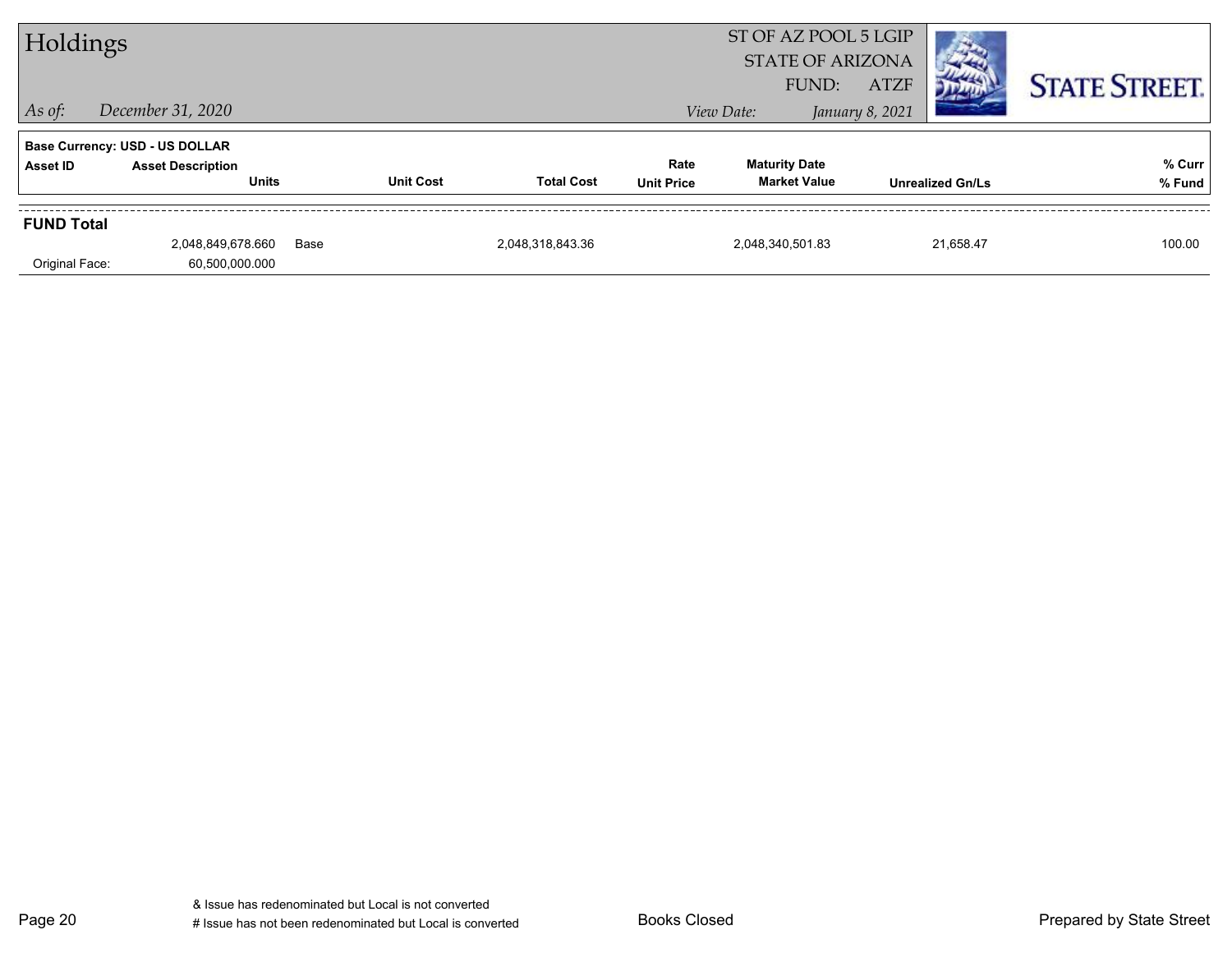## Holdings

## Currency Summary

*As of: December 31, 2020*

## ST OF AZ POOL 5 LGIP STATE OF ARIZONAATZF FUND:



*View Date:January 8, 2021*

## **Base Currency:USD - US DOLLAR**

|                        |                   |       |                   |                     | % Currency |                         |                          |                           |
|------------------------|-------------------|-------|-------------------|---------------------|------------|-------------------------|--------------------------|---------------------------|
|                        | <b>Units</b>      |       | <b>Total Cost</b> | <b>Market Value</b> | % Fund     | <b>Unreal Sec Gn/Ls</b> | <b>Unreal Curr Gn/Ls</b> | <b>Total Unreal Gn/Ls</b> |
| <b>US DOLLAR</b>       |                   |       |                   |                     |            |                         | Exchange Rate:           | 1.000000                  |
| <b>CASH</b>            |                   |       |                   |                     |            |                         |                          |                           |
|                        | $-0.010$          | Local | $-0.01$           | $-0.01$             | 0.00       | 0.00                    |                          | 0.00                      |
|                        |                   | Base  | $-0.01$           | $-0.01$             | 0.00       | 0.00                    | 0.00                     | 0.00                      |
| <b>CASH EQUIVALENT</b> |                   |       |                   |                     |            |                         |                          |                           |
|                        | 1,876,313,185.570 | Local | 1,875,807,955.81  | 1,875,821,493.13    | 91.58      | 13,537.32               |                          | 13,537.32                 |
|                        |                   | Base  | 1,875,807,955.81  | 1,875,821,493.13    | 91.58      | 13,537.32               | 0.00                     | 13,537.32                 |
| <b>FIXED INCOME</b>    |                   |       |                   |                     |            |                         |                          |                           |
|                        | 172,536,493.100   | Local | 172,510,887.56    | 172,519,008.71      | 8.42       | 8,121.15                |                          | 8,121.15                  |
| Original Face:         | 60,500,000.000    | Base  | 172,510,887.56    | 172,519,008.71      | 8.42       | 8,121.15                | 0.00                     | 8,121.15                  |
| <b>US DOLLAR Total</b> |                   |       |                   |                     |            |                         |                          |                           |
|                        | 2,048,849,678.660 | Local | 2,048,318,843.36  | 2,048,340,501.83    | 100.00     | 21,658.47               |                          | 21,658.47                 |
| Original Face:         | 60,500,000.000    | Base  | 2,048,318,843.36  | 2,048,340,501.83    | 100.00     | 21,658.47               | 0.00                     | 21,658.47                 |
| <b>FUND Total</b>      |                   |       |                   |                     |            |                         |                          |                           |
|                        | 2,048,849,678.660 | Base  | 2,048,318,843.36  | 2,048,340,501.83    | 100.00     | 21,658.47               | 0.00                     | 21,658.47                 |
| Original Face:         | 60,500,000.000    |       |                   |                     |            |                         |                          |                           |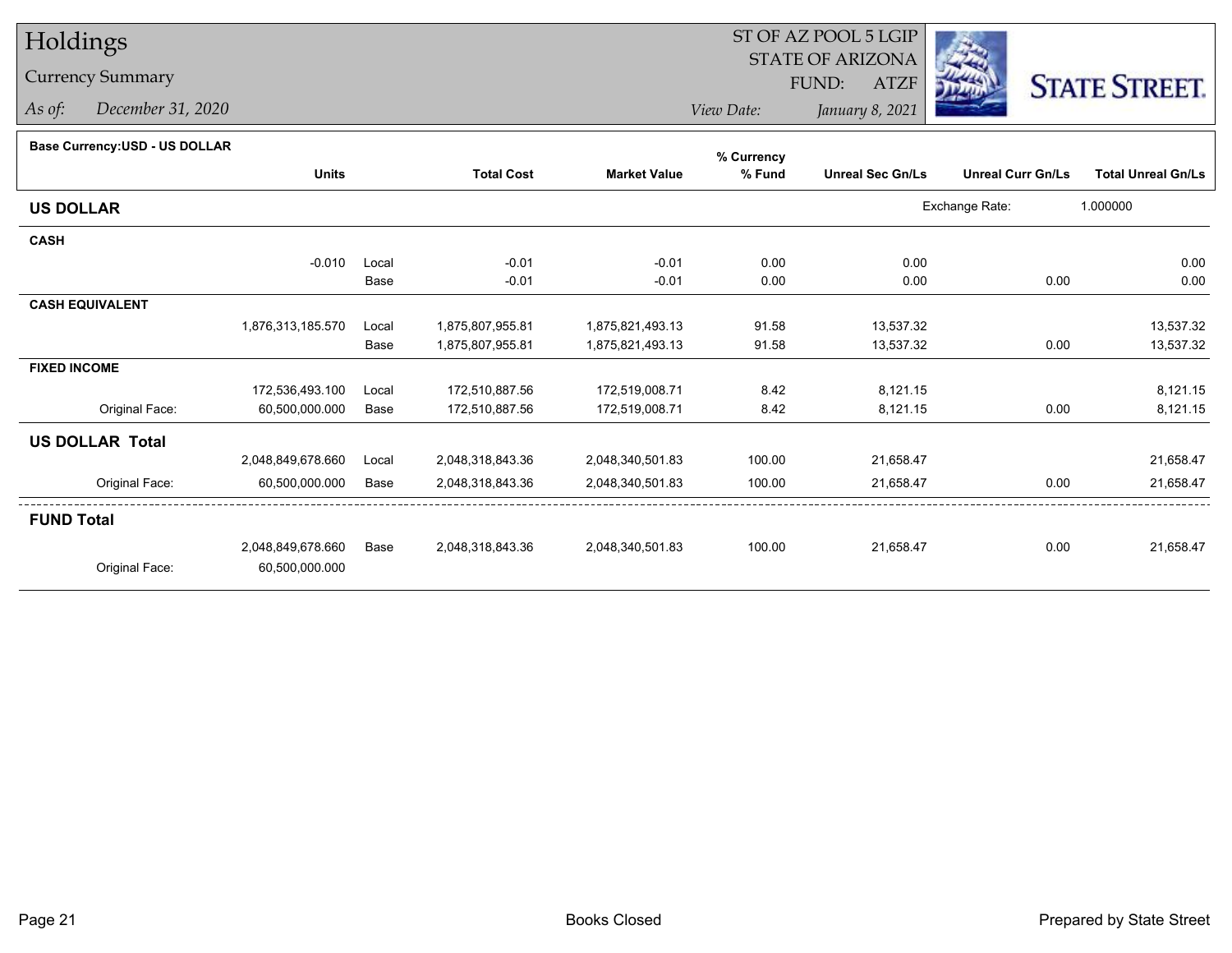| Holdings             |                                       |                   |                     |            | ST OF AZ POOL 5 LGIP<br>STATE OF ARIZONA |                          |                           |
|----------------------|---------------------------------------|-------------------|---------------------|------------|------------------------------------------|--------------------------|---------------------------|
| <b>Asset Summary</b> |                                       |                   |                     |            | FUND:<br><b>ATZF</b>                     |                          | <b>STATE STREET.</b>      |
| As of:               | December 31, 2020                     |                   |                     | View Date: | January 8, 2021                          |                          |                           |
|                      | <b>Base Currency: USD - US DOLLAR</b> |                   |                     |            |                                          |                          |                           |
|                      | <b>Units</b>                          | <b>Total Cost</b> | <b>Market Value</b> | % Fund     | <b>Unreal Sec Gn/Ls</b>                  | <b>Unreal Curr Gn/Ls</b> | <b>Total Unreal Gn/Ls</b> |
| <b>CASH</b>          |                                       |                   |                     |            |                                          |                          |                           |
| <b>US DOLLAR</b>     | $-0.010$                              | $-0.01$           | $-0.01$             | 0.00       | 0.00                                     | 0.00                     | 0.00                      |
| <b>CASH Total</b>    | $-0.010$                              | $-0.01$           | $-0.01$             | 0.00       | 0.00                                     | 0.00                     | 0.00                      |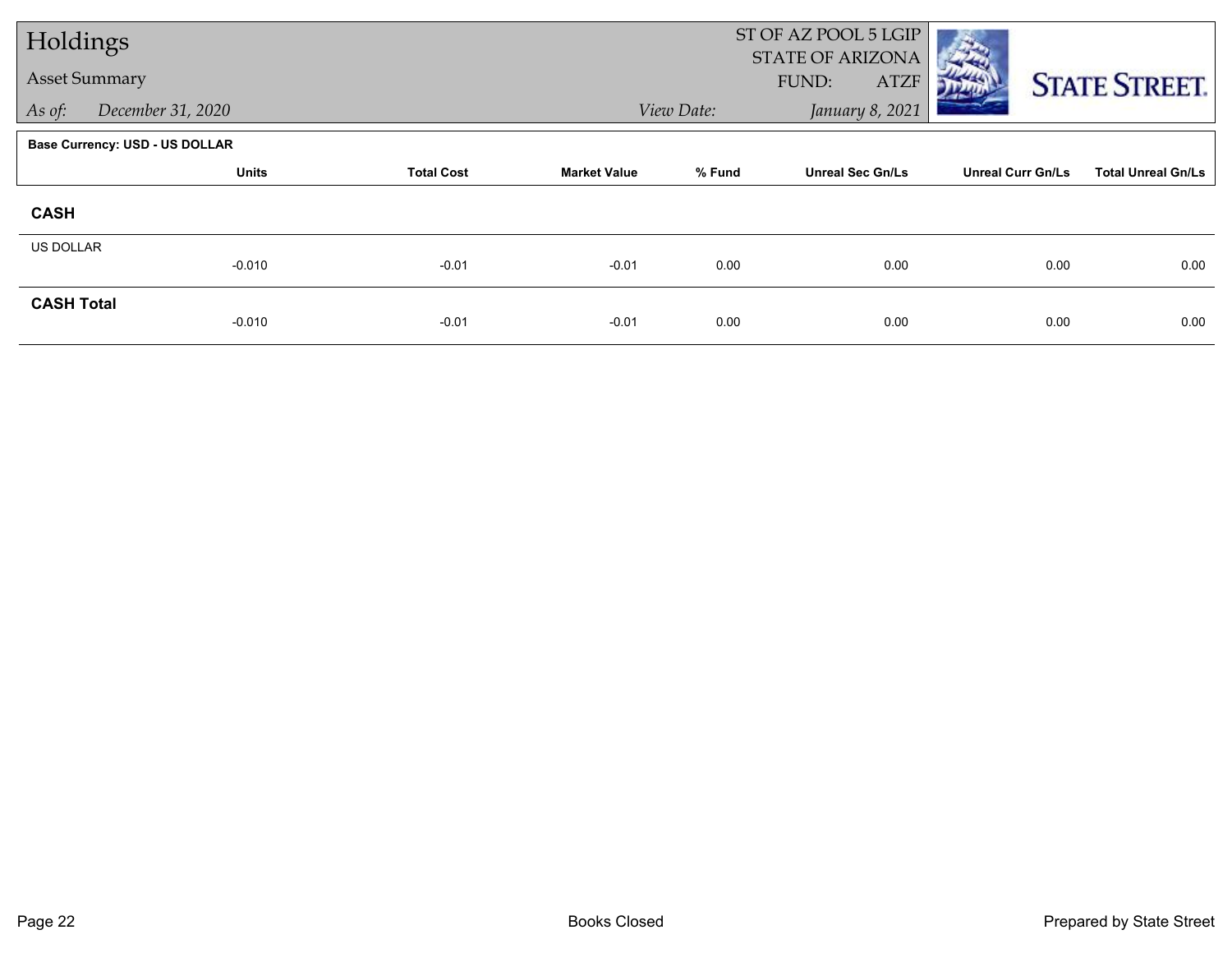| Holdings         |                                                   |                   |                     | ST OF AZ POOL 5 LGIP |                                                        |                          |                           |
|------------------|---------------------------------------------------|-------------------|---------------------|----------------------|--------------------------------------------------------|--------------------------|---------------------------|
|                  | <b>Asset Summary</b>                              |                   |                     |                      | <b>STATE OF ARIZONA</b><br><b>FUND:</b><br><b>ATZF</b> |                          | <b>STATE STREET.</b>      |
| As of:           | December 31, 2020                                 |                   |                     | View Date:           | January 8, 2021                                        |                          |                           |
|                  | <b>Base Currency: USD - US DOLLAR</b>             |                   |                     |                      |                                                        |                          |                           |
|                  | <b>Units</b>                                      | <b>Total Cost</b> | <b>Market Value</b> | % Fund               | <b>Unreal Sec Gn/Ls</b>                                | <b>Unreal Curr Gn/Ls</b> | <b>Total Unreal Gn/Ls</b> |
|                  | <b>CASH EQUIVALENT</b>                            |                   |                     |                      |                                                        |                          |                           |
| <b>US DOLLAR</b> |                                                   |                   |                     |                      |                                                        |                          |                           |
|                  | 1,876,313,185.570                                 | 1,875,807,955.81  | 1,875,821,493.13    | 91.58                | 13,537.32                                              | 0.00                     | 13,537.32                 |
|                  | <b>CASH EQUIVALENT Total</b><br>1,876,313,185.570 | 1,875,807,955.81  | 1,875,821,493.13    | 91.58                | 13,537.32                                              | 0.00                     | 13,537.32                 |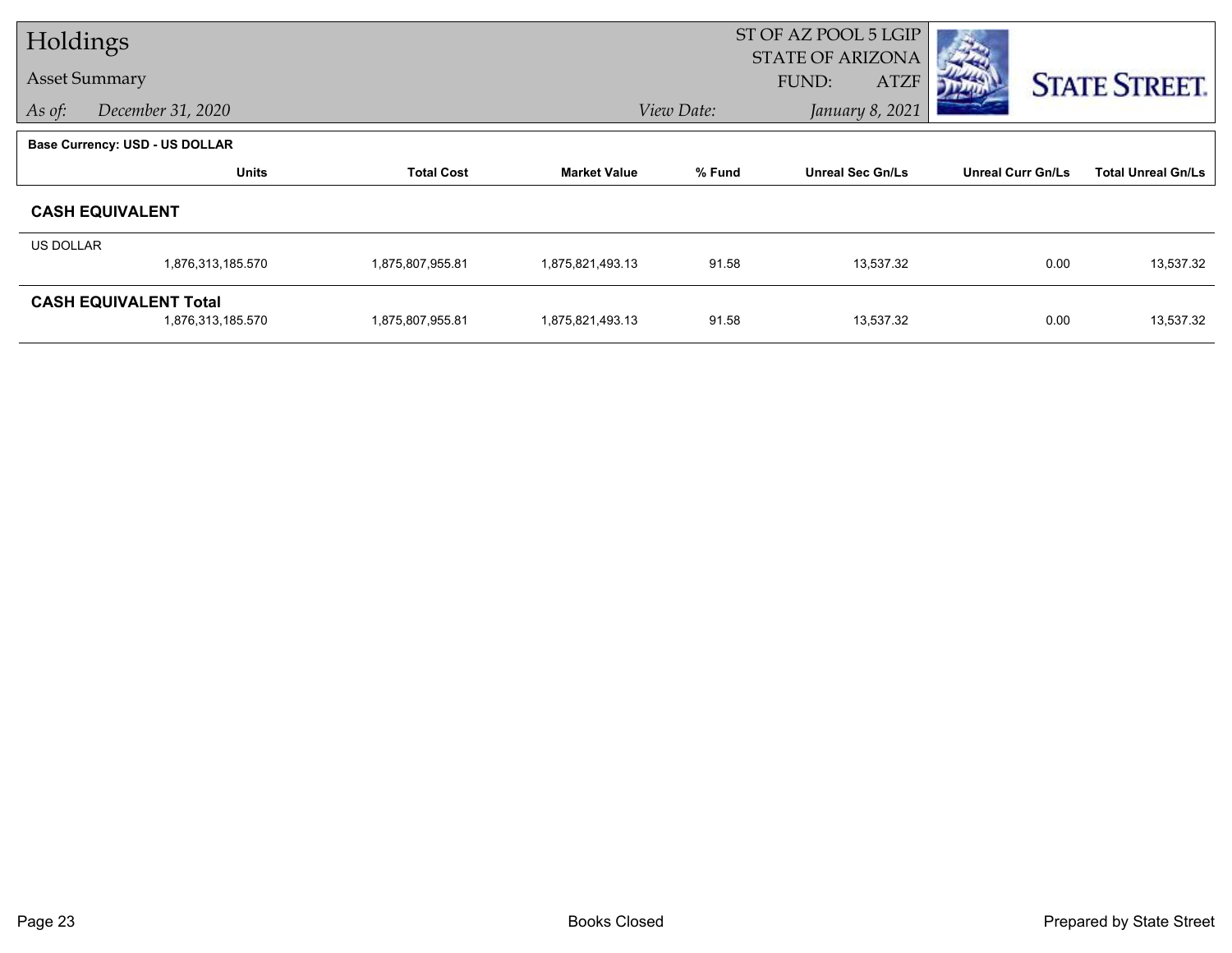| Holdings         |                                              |                   |                     | ST OF AZ POOL 5 LGIP |                                                 |                          |                           |
|------------------|----------------------------------------------|-------------------|---------------------|----------------------|-------------------------------------------------|--------------------------|---------------------------|
|                  | <b>Asset Summary</b>                         |                   |                     |                      | <b>STATE OF ARIZONA</b><br>FUND:<br><b>ATZF</b> |                          | <b>STATE STREET.</b>      |
| As of:           | December 31, 2020                            |                   |                     | View Date:           | January 8, 2021                                 |                          |                           |
|                  | <b>Base Currency: USD - US DOLLAR</b>        |                   |                     |                      |                                                 |                          |                           |
|                  | <b>Units</b>                                 | <b>Total Cost</b> | <b>Market Value</b> | % Fund               | <b>Unreal Sec Gn/Ls</b>                         | <b>Unreal Curr Gn/Ls</b> | <b>Total Unreal Gn/Ls</b> |
|                  | <b>FIXED INCOME</b>                          |                   |                     |                      |                                                 |                          |                           |
| <b>US DOLLAR</b> |                                              |                   |                     |                      |                                                 |                          |                           |
|                  | 172,536,493.100                              | 172,510,887.56    | 172,519,008.71      | 8.42                 | 8,121.15                                        | 0.00                     | 8,121.15                  |
|                  | <b>FIXED INCOME Total</b><br>172,536,493.100 | 172,510,887.56    | 172,519,008.71      | 8.42                 | 8,121.15                                        | 0.00                     | 8,121.15                  |
|                  |                                              |                   |                     |                      |                                                 |                          |                           |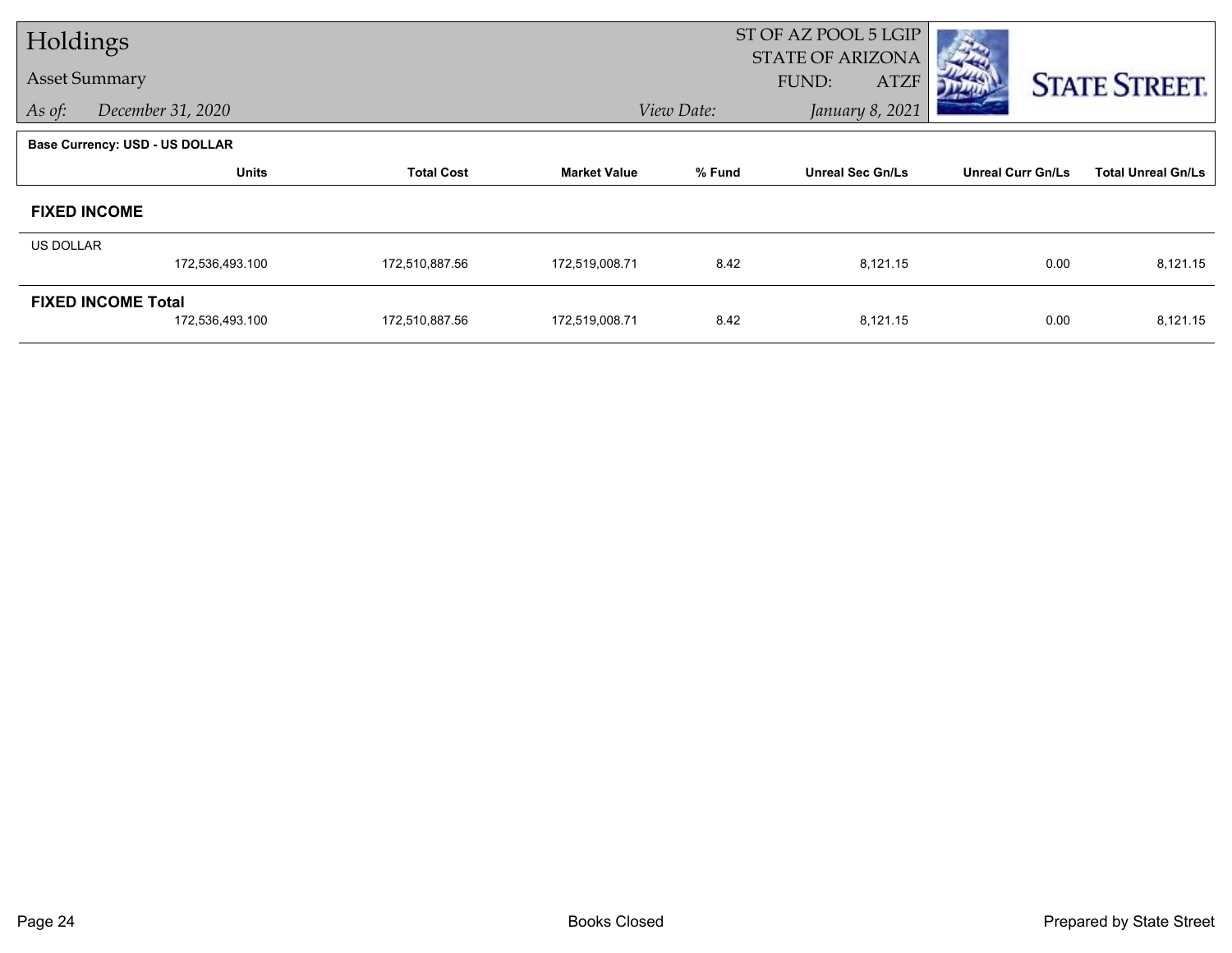| Holdings             |                                       |                      | ST OF AZ POOL 5 LGIP<br><b>STATE OF ARIZONA</b> |                               |                         |                          |                           |
|----------------------|---------------------------------------|----------------------|-------------------------------------------------|-------------------------------|-------------------------|--------------------------|---------------------------|
| <b>Asset Summary</b> |                                       | FUND:<br><b>ATZF</b> |                                                 |                               |                         | <b>STATE STREET.</b>     |                           |
| As of:               | December 31, 2020                     |                      |                                                 | January 8, 2021<br>View Date: |                         |                          |                           |
|                      | <b>Base Currency: USD - US DOLLAR</b> |                      |                                                 |                               |                         |                          |                           |
|                      | <b>Units</b>                          | <b>Total Cost</b>    | <b>Market Value</b>                             | % Fund                        | <b>Unreal Sec Gn/Ls</b> | <b>Unreal Curr Gn/Ls</b> | <b>Total Unreal Gn/Ls</b> |
| <b>FUND Total</b>    |                                       |                      |                                                 |                               |                         |                          |                           |
|                      | 2.048.849.678.660                     | 2.048.318.843.36     | 2.048.340.501.83                                | 100.00                        | 21.658.47               | 0.00                     | 21,658.47                 |